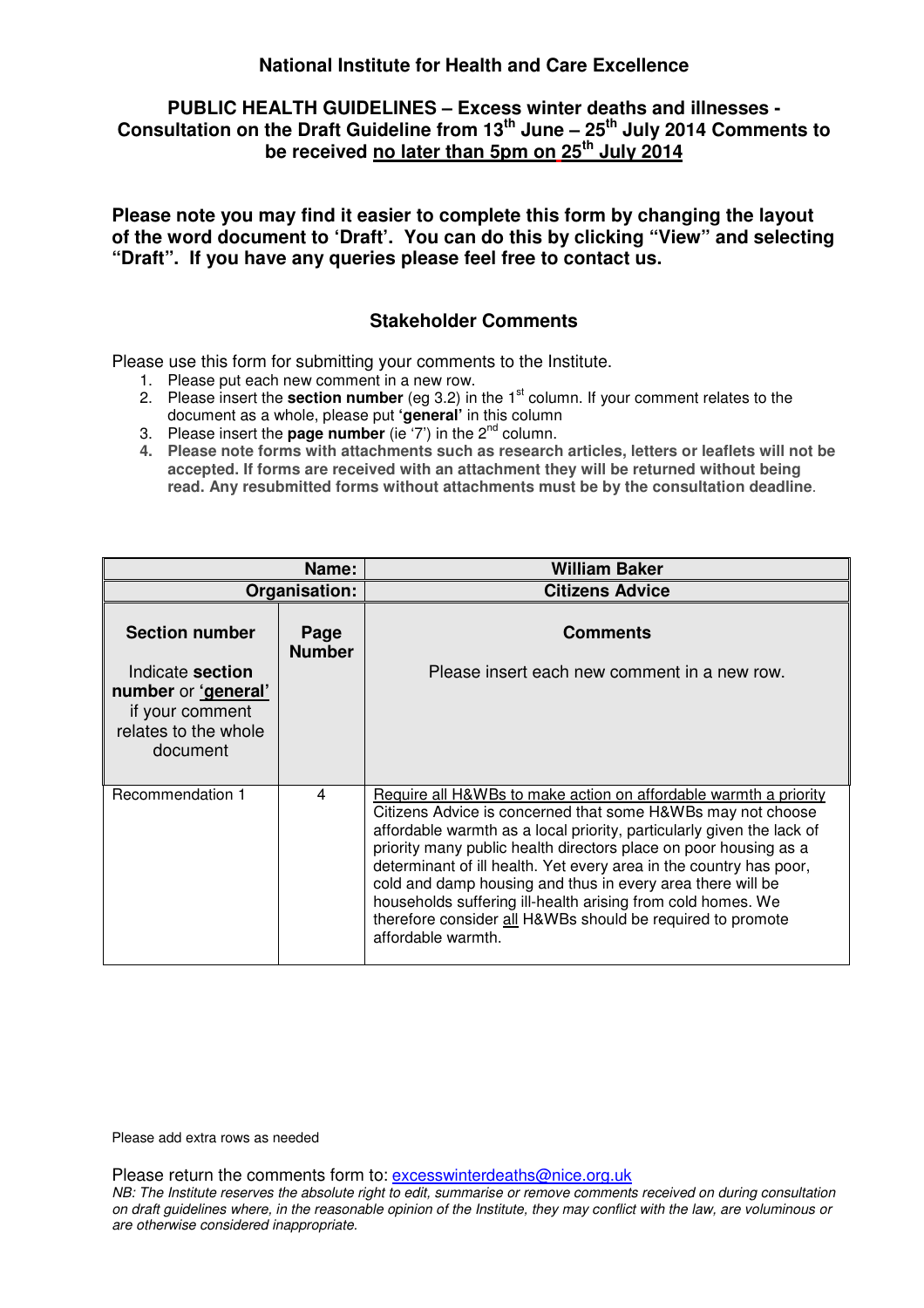# **PUBLIC HEALTH GUIDELINES – Excess winter deaths and illnesses - Consultation on the Draft Guideline from 13th June – 25th July 2014 Comments to be received no later than 5pm on 25th July 2014**

**Please note you may find it easier to complete this form by changing the layout of the word document to 'Draft'. You can do this by clicking "View" and selecting "Draft". If you have any queries please feel free to contact us.** 

### **Stakeholder Comments**

Please use this form for submitting your comments to the Institute.

- 1. Please put each new comment in a new row.
- 2. Please insert the **section number** (eq 3.2) in the 1<sup>st</sup> column. If your comment relates to the document as a whole, please put **'general'** in this column
- 3. Please insert the **page number** (ie  $(7')$  in the  $2^{nd}$  column.
- **4. Please note forms with attachments such as research articles, letters or leaflets will not be accepted. If forms are received with an attachment they will be returned without being read. Any resubmitted forms without attachments must be by the consultation deadline**.

|                                                                                                | Name:                 | <b>William Baker</b>                                                                                                                                                                                                                                                                                                                                                                                                                                                                                                                                                                                                                                                                                                                           |
|------------------------------------------------------------------------------------------------|-----------------------|------------------------------------------------------------------------------------------------------------------------------------------------------------------------------------------------------------------------------------------------------------------------------------------------------------------------------------------------------------------------------------------------------------------------------------------------------------------------------------------------------------------------------------------------------------------------------------------------------------------------------------------------------------------------------------------------------------------------------------------------|
|                                                                                                | Organisation:         | <b>Citizens Advice</b>                                                                                                                                                                                                                                                                                                                                                                                                                                                                                                                                                                                                                                                                                                                         |
| <b>Section number</b>                                                                          | Page<br><b>Number</b> | <b>Comments</b>                                                                                                                                                                                                                                                                                                                                                                                                                                                                                                                                                                                                                                                                                                                                |
| Indicate section<br>number or 'general'<br>if your comment<br>relates to the whole<br>document |                       | Please insert each new comment in a new row.                                                                                                                                                                                                                                                                                                                                                                                                                                                                                                                                                                                                                                                                                                   |
| Recommendation 1                                                                               | 4                     | Minimum energy efficiency standards:<br>We welcome the proposal to set minimum energy efficiency<br>standards for home improvements and consider this will make a<br>major contribution to reducing cold home-related ill health. We note<br>the Government's recent proposal to improve the homes of fuel<br>poor households to a minimum standard of EPC C by 2030. We<br>consider the guidance should propose that H&WBs adopt a similar<br>standard for all low income (not just 'fuel poor') households. The<br>guidance should also set a specific date - we advocate 2025. We<br>also propose that the homes of all households vulnerable to cold<br>home related ill-health should be improved to the minimum<br>standard we advocate. |

Please add extra rows as needed

Please return the comments form to: excesswinterdeaths@nice.org.uk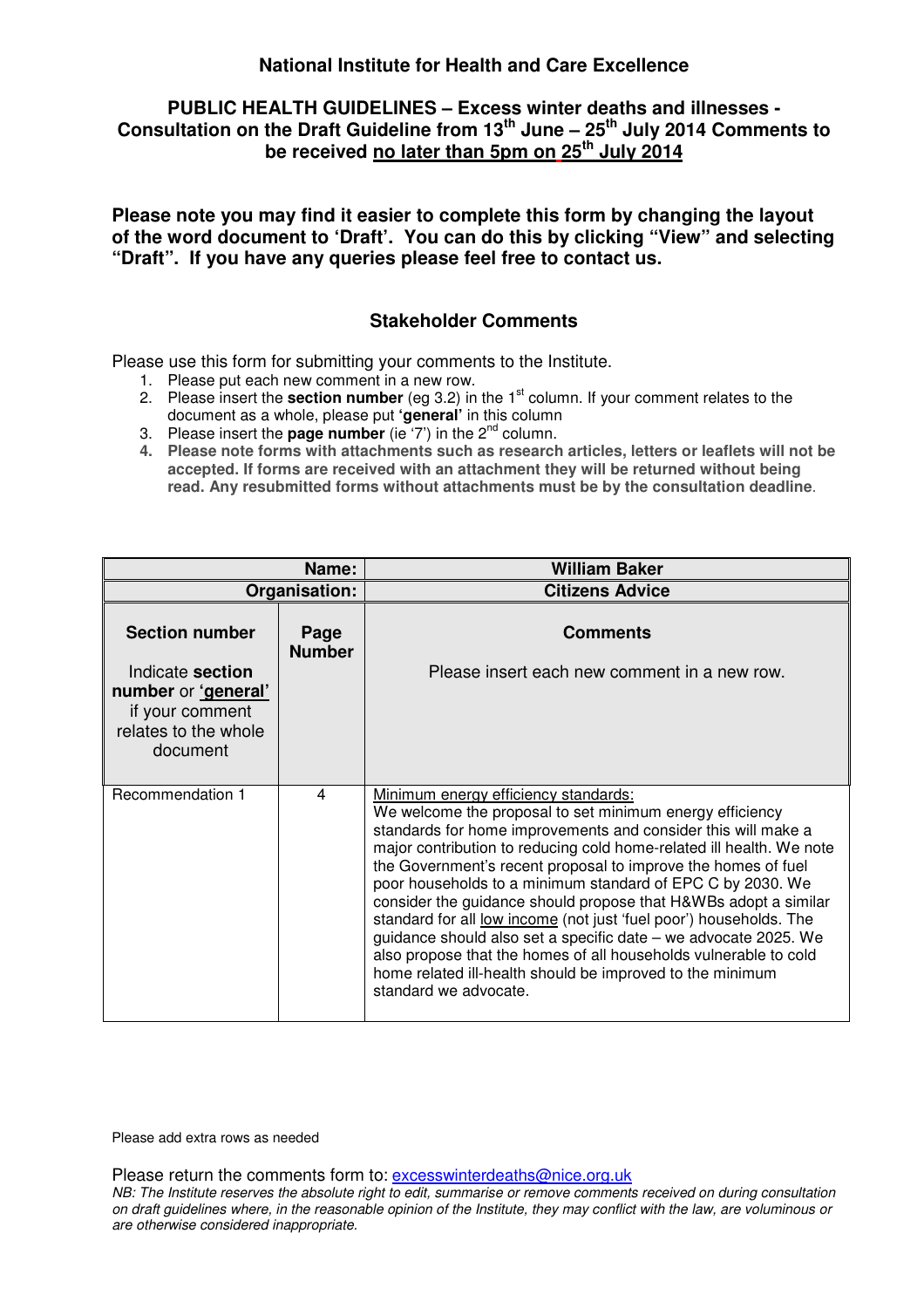# **PUBLIC HEALTH GUIDELINES – Excess winter deaths and illnesses - Consultation on the Draft Guideline from 13th June – 25th July 2014 Comments to be received no later than 5pm on 25th July 2014**

**Please note you may find it easier to complete this form by changing the layout of the word document to 'Draft'. You can do this by clicking "View" and selecting "Draft". If you have any queries please feel free to contact us.** 

### **Stakeholder Comments**

Please use this form for submitting your comments to the Institute.

- 1. Please put each new comment in a new row.
- 2. Please insert the **section number** (eq 3.2) in the 1<sup>st</sup> column. If your comment relates to the document as a whole, please put **'general'** in this column
- 3. Please insert the **page number** (ie  $(7')$  in the  $2^{nd}$  column.
- **4. Please note forms with attachments such as research articles, letters or leaflets will not be accepted. If forms are received with an attachment they will be returned without being read. Any resubmitted forms without attachments must be by the consultation deadline**.

|                                                                                                | Name:                 | <b>William Baker</b>                                                                                                                                                                                                                                                                                                                    |
|------------------------------------------------------------------------------------------------|-----------------------|-----------------------------------------------------------------------------------------------------------------------------------------------------------------------------------------------------------------------------------------------------------------------------------------------------------------------------------------|
|                                                                                                | Organisation:         | <b>Citizens Advice</b>                                                                                                                                                                                                                                                                                                                  |
| <b>Section number</b>                                                                          | Page<br><b>Number</b> | <b>Comments</b>                                                                                                                                                                                                                                                                                                                         |
| Indicate section<br>number or 'general'<br>if your comment<br>relates to the whole<br>document |                       | Please insert each new comment in a new row.                                                                                                                                                                                                                                                                                            |
| Recommendation 1                                                                               | 4                     | Monitoring and evaluation:<br>We would like the guidance to highlight the importance of<br>monitoring and evaluating affordable warmth strategies. This is<br>important to make sure interventions are assessed and improved<br>upon.                                                                                                   |
| Recommendation 1                                                                               | 4                     | Income maximisation:<br>Citizens Advice considers advice on income maximisation, such as<br>claiming benefits and tax credits and debt counselling can also<br>make an important contribution to people's ability to afford energy<br>(in addition to energy efficiency improvements). We suggest the<br>guidance should refer to this. |

Please add extra rows as needed

Please return the comments form to: excesswinterdeaths@nice.org.uk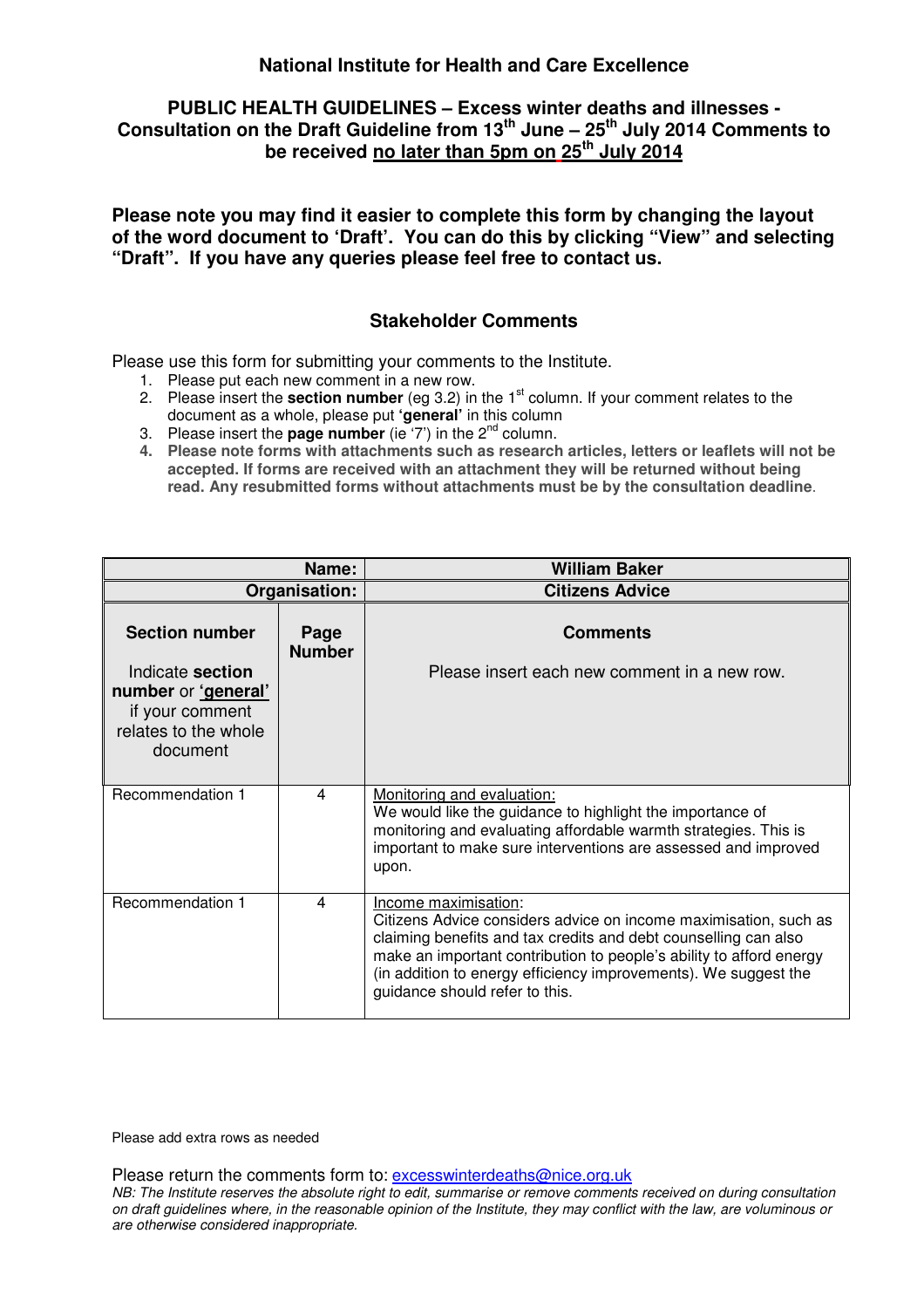### **PUBLIC HEALTH GUIDELINES – Excess winter deaths and illnesses - Consultation on the Draft Guideline from 13th June – 25th July 2014 Comments to be received no later than 5pm on 25th July 2014**

**Please note you may find it easier to complete this form by changing the layout of the word document to 'Draft'. You can do this by clicking "View" and selecting "Draft". If you have any queries please feel free to contact us.** 

### **Stakeholder Comments**

Please use this form for submitting your comments to the Institute.

- 1. Please put each new comment in a new row.
- 2. Please insert the **section number** (eq 3.2) in the 1<sup>st</sup> column. If your comment relates to the document as a whole, please put **'general'** in this column
- 3. Please insert the **page number** (ie  $(7')$  in the  $2^{nd}$  column.
- **4. Please note forms with attachments such as research articles, letters or leaflets will not be accepted. If forms are received with an attachment they will be returned without being read. Any resubmitted forms without attachments must be by the consultation deadline**.

|                                                                                                | Name:                 | <b>William Baker</b>                                                                                                                                                                                                                                                                                                                                                                                                                                                                                                                                                                                                                                                                                                          |
|------------------------------------------------------------------------------------------------|-----------------------|-------------------------------------------------------------------------------------------------------------------------------------------------------------------------------------------------------------------------------------------------------------------------------------------------------------------------------------------------------------------------------------------------------------------------------------------------------------------------------------------------------------------------------------------------------------------------------------------------------------------------------------------------------------------------------------------------------------------------------|
|                                                                                                | Organisation:         | <b>Citizens Advice</b>                                                                                                                                                                                                                                                                                                                                                                                                                                                                                                                                                                                                                                                                                                        |
| <b>Section number</b>                                                                          | Page<br><b>Number</b> | <b>Comments</b>                                                                                                                                                                                                                                                                                                                                                                                                                                                                                                                                                                                                                                                                                                               |
| Indicate section<br>number or 'general'<br>if your comment<br>relates to the whole<br>document |                       | Please insert each new comment in a new row.                                                                                                                                                                                                                                                                                                                                                                                                                                                                                                                                                                                                                                                                                  |
| Recommendation 2                                                                               | 5                     | Stimulating the market / existing provision of advice services<br>The guidance assumes that there is an existing market in place<br>which will provide the support services outlined. The current funding<br>environment across public and voluntary sector is tough, which will<br>continue. The guidance needs to take account of the role of H&WBs<br>in stimulating and continued support for the market of providers.<br>Funding arrangements to voluntary sector organisations from local<br>authorities often comes from different departments. A co-ordinated<br>approach to funding arrangements is required to ensure that<br>support services continue to be funded to deliver their core service,<br>such as CAB. |

Please add extra rows as needed

Please return the comments form to: excesswinterdeaths@nice.org.uk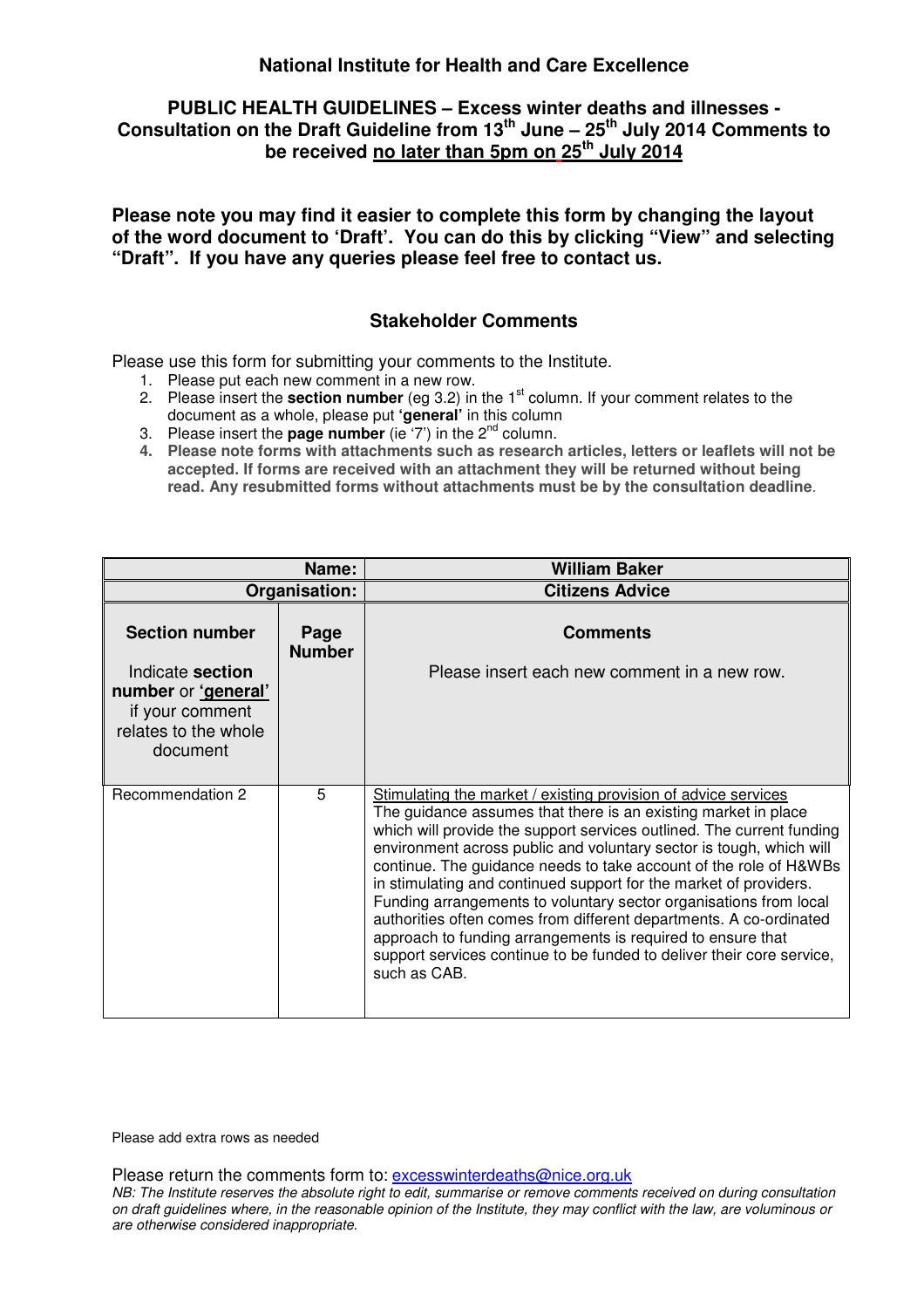# **PUBLIC HEALTH GUIDELINES – Excess winter deaths and illnesses - Consultation on the Draft Guideline from 13th June – 25th July 2014 Comments to be received no later than 5pm on 25th July 2014**

**Please note you may find it easier to complete this form by changing the layout of the word document to 'Draft'. You can do this by clicking "View" and selecting "Draft". If you have any queries please feel free to contact us.** 

### **Stakeholder Comments**

Please use this form for submitting your comments to the Institute.

- 1. Please put each new comment in a new row.
- 2. Please insert the **section number** (eg 3.2) in the 1<sup>st</sup> column. If your comment relates to the document as a whole, please put **'general'** in this column
- 3. Please insert the **page number** (ie  $(7')$  in the  $2^{nd}$  column.
- **4. Please note forms with attachments such as research articles, letters or leaflets will not be accepted. If forms are received with an attachment they will be returned without being read. Any resubmitted forms without attachments must be by the consultation deadline**.

|                                                                                                | Name:                 | <b>William Baker</b>                                                                                                                                                                                                                                                                                                                                                                                                                                                                                                                                                                                                                 |
|------------------------------------------------------------------------------------------------|-----------------------|--------------------------------------------------------------------------------------------------------------------------------------------------------------------------------------------------------------------------------------------------------------------------------------------------------------------------------------------------------------------------------------------------------------------------------------------------------------------------------------------------------------------------------------------------------------------------------------------------------------------------------------|
|                                                                                                | Organisation:         | <b>Citizens Advice</b>                                                                                                                                                                                                                                                                                                                                                                                                                                                                                                                                                                                                               |
| <b>Section number</b>                                                                          | Page<br><b>Number</b> | <b>Comments</b>                                                                                                                                                                                                                                                                                                                                                                                                                                                                                                                                                                                                                      |
| Indicate section<br>number or 'general'<br>if your comment<br>relates to the whole<br>document |                       | Please insert each new comment in a new row.                                                                                                                                                                                                                                                                                                                                                                                                                                                                                                                                                                                         |
| Recommendation 2                                                                               | 5                     | Face to face advice<br>There are additional and unavoidable costs of delivering face to<br>face services. Whilst voluntary sector providers remain flexible and<br>adaptable in a challenging funding landscape, costs of delivering<br>enhanced face to face services can not necessarily be absorbed by<br>existing funding streams. Face to face service remains the most<br>effective channel to resolve complex problems or support more<br>vulnerable clients. We'd ask that NICE carefully consider how<br>funding can be provided by H&WBs to support service providers,<br>like CAB, to ensure needs are met appropriately. |
| Recommendation 2                                                                               | 5                     | Provision of 'non-advice' services<br>The guidance should specify the services that should be available<br>(described in Recommendation 3) and the role of H&WBs in making<br>sure those services are made available. This may require H&WBs<br>to commission services, where local provision does not already<br>exist.                                                                                                                                                                                                                                                                                                             |

Please add extra rows as needed

Please return the comments form to: excesswinterdeaths@nice.org.uk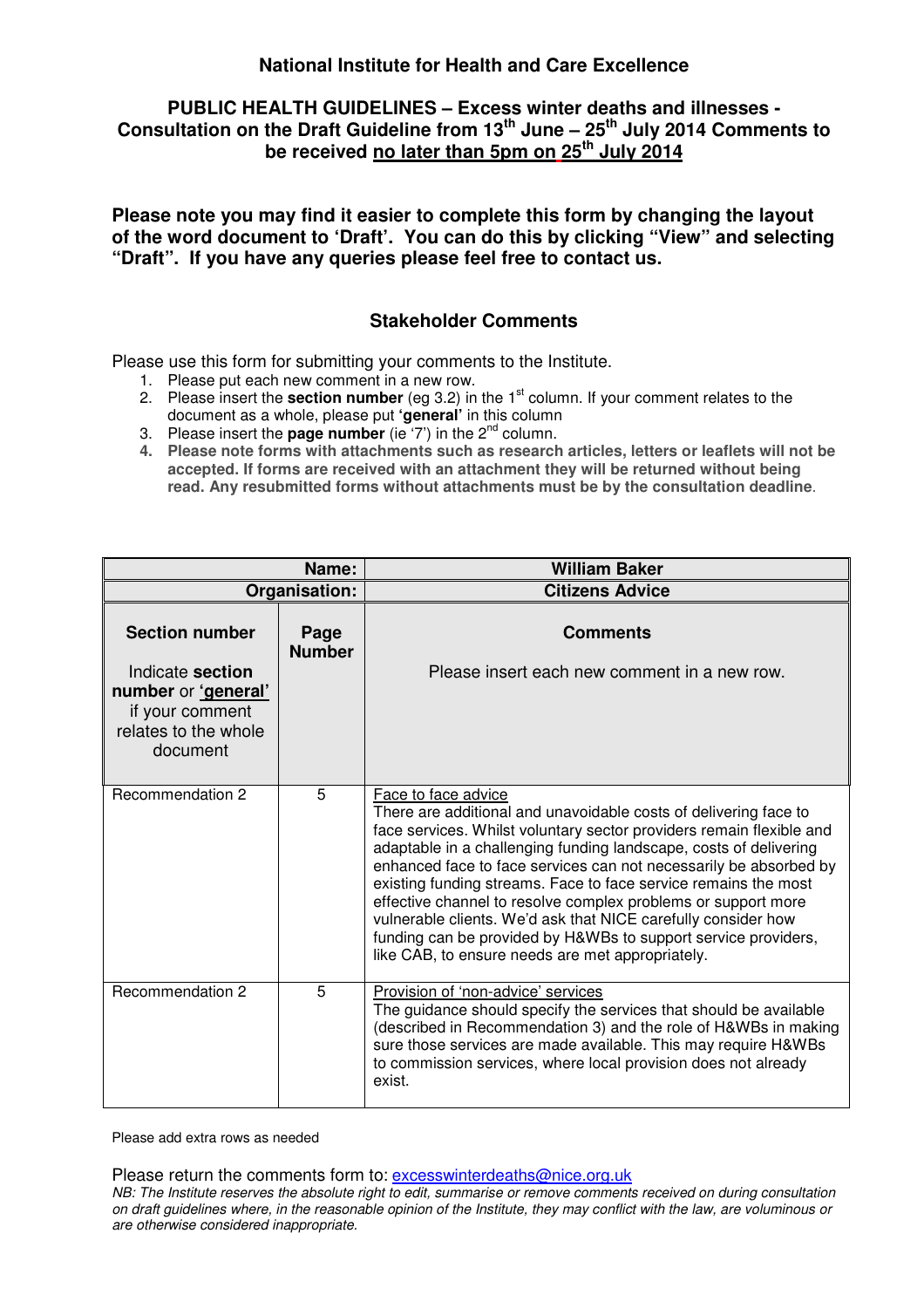### **PUBLIC HEALTH GUIDELINES – Excess winter deaths and illnesses - Consultation on the Draft Guideline from 13th June – 25th July 2014 Comments to be received no later than 5pm on 25th July 2014**

**Please note you may find it easier to complete this form by changing the layout of the word document to 'Draft'. You can do this by clicking "View" and selecting "Draft". If you have any queries please feel free to contact us.** 

### **Stakeholder Comments**

Please use this form for submitting your comments to the Institute.

- 1. Please put each new comment in a new row.
- 2. Please insert the **section number** (eg 3.2) in the 1st column. If your comment relates to the document as a whole, please put **'general'** in this column
- 3. Please insert the **page number** (ie  $(7')$  in the  $2^{nd}$  column.
- **4. Please note forms with attachments such as research articles, letters or leaflets will not be accepted. If forms are received with an attachment they will be returned without being read. Any resubmitted forms without attachments must be by the consultation deadline**.

|                                                                                                | Name:                 | <b>William Baker</b>                                                                                                                                                                                                                                                                                                                                                                                                                                                                   |
|------------------------------------------------------------------------------------------------|-----------------------|----------------------------------------------------------------------------------------------------------------------------------------------------------------------------------------------------------------------------------------------------------------------------------------------------------------------------------------------------------------------------------------------------------------------------------------------------------------------------------------|
|                                                                                                | Organisation:         | <b>Citizens Advice</b>                                                                                                                                                                                                                                                                                                                                                                                                                                                                 |
| <b>Section number</b>                                                                          | Page<br><b>Number</b> | <b>Comments</b>                                                                                                                                                                                                                                                                                                                                                                                                                                                                        |
| Indicate section<br>number or 'general'<br>if your comment<br>relates to the whole<br>document |                       | Please insert each new comment in a new row.                                                                                                                                                                                                                                                                                                                                                                                                                                           |
| Recommendation 2                                                                               | 5                     | Mandated health referrals<br>We note that the government is proposing to develop a system of<br>'mandated health referrals' from GPs, nurses and other frontline<br>health workers to energy efficiency support for those at risk of ill-<br>health due to cold homes (DECC, 2014, Cutting the cost of keeping<br>warm). We strongly support this proposal and consider H&WBs<br>could play a key role in facilitating this process and for making sure<br>local support is available. |
| Recommendation 2                                                                               | 5                     | Free phone number<br>It is important that calls to the referral service are free from both<br>landline and mobile phones to ensure all consumers, particularly<br>those on low incomes, can access the service.                                                                                                                                                                                                                                                                        |

Please add extra rows as needed

Please return the comments form to: excesswinterdeaths@nice.org.uk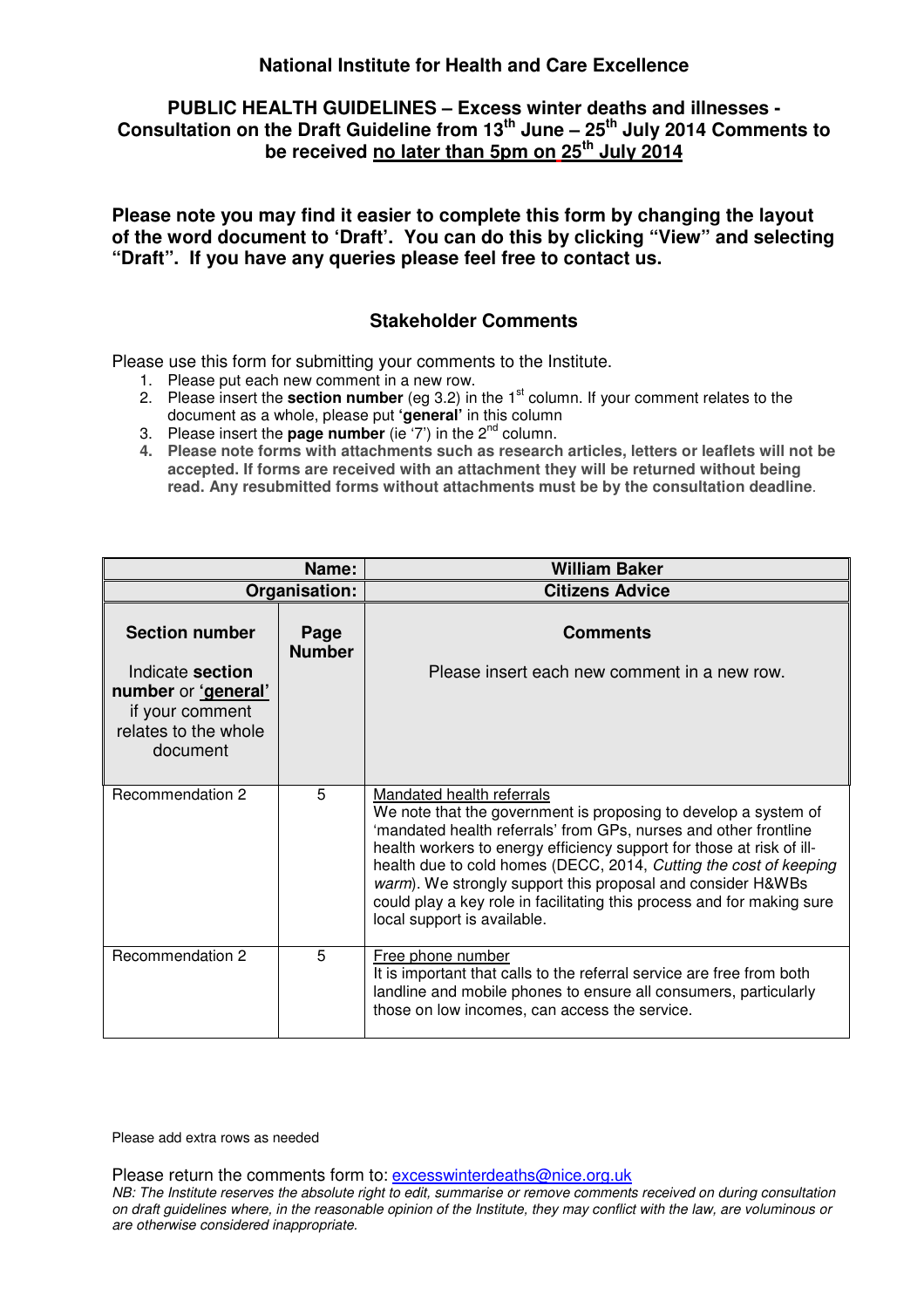# **PUBLIC HEALTH GUIDELINES – Excess winter deaths and illnesses - Consultation on the Draft Guideline from 13th June – 25th July 2014 Comments to be received no later than 5pm on 25th July 2014**

**Please note you may find it easier to complete this form by changing the layout of the word document to 'Draft'. You can do this by clicking "View" and selecting "Draft". If you have any queries please feel free to contact us.** 

#### **Stakeholder Comments**

Please use this form for submitting your comments to the Institute.

- 1. Please put each new comment in a new row.
- 2. Please insert the **section number** (eq 3.2) in the 1<sup>st</sup> column. If your comment relates to the document as a whole, please put **'general'** in this column
- 3. Please insert the **page number** (ie  $(7')$  in the  $2^{nd}$  column.
- **4. Please note forms with attachments such as research articles, letters or leaflets will not be accepted. If forms are received with an attachment they will be returned without being read. Any resubmitted forms without attachments must be by the consultation deadline**.

|                                                                                                | Name:                 | <b>William Baker</b>                                                                                                                                                                                                                                                                                                                                                                                                            |
|------------------------------------------------------------------------------------------------|-----------------------|---------------------------------------------------------------------------------------------------------------------------------------------------------------------------------------------------------------------------------------------------------------------------------------------------------------------------------------------------------------------------------------------------------------------------------|
|                                                                                                | Organisation:         | <b>Citizens Advice</b>                                                                                                                                                                                                                                                                                                                                                                                                          |
| <b>Section number</b>                                                                          | Page<br><b>Number</b> | <b>Comments</b>                                                                                                                                                                                                                                                                                                                                                                                                                 |
| Indicate section<br>number or 'general'<br>if your comment<br>relates to the whole<br>document |                       | Please insert each new comment in a new row.                                                                                                                                                                                                                                                                                                                                                                                    |
| Recommendation 2                                                                               | 5                     | Identifying information advice needs as part of the Care Pathway<br>The guidance should make explicit recommendations that the<br>information and advice needs of the client are recorded as part of<br>their care plan (on the proviso that client consent is given). We<br>believe that understanding and solving the social and economic<br>determinants of a client's health are integral to achieving better<br>wellbeing. |

Please add extra rows as needed

Please return the comments form to: excesswinterdeaths@nice.org.uk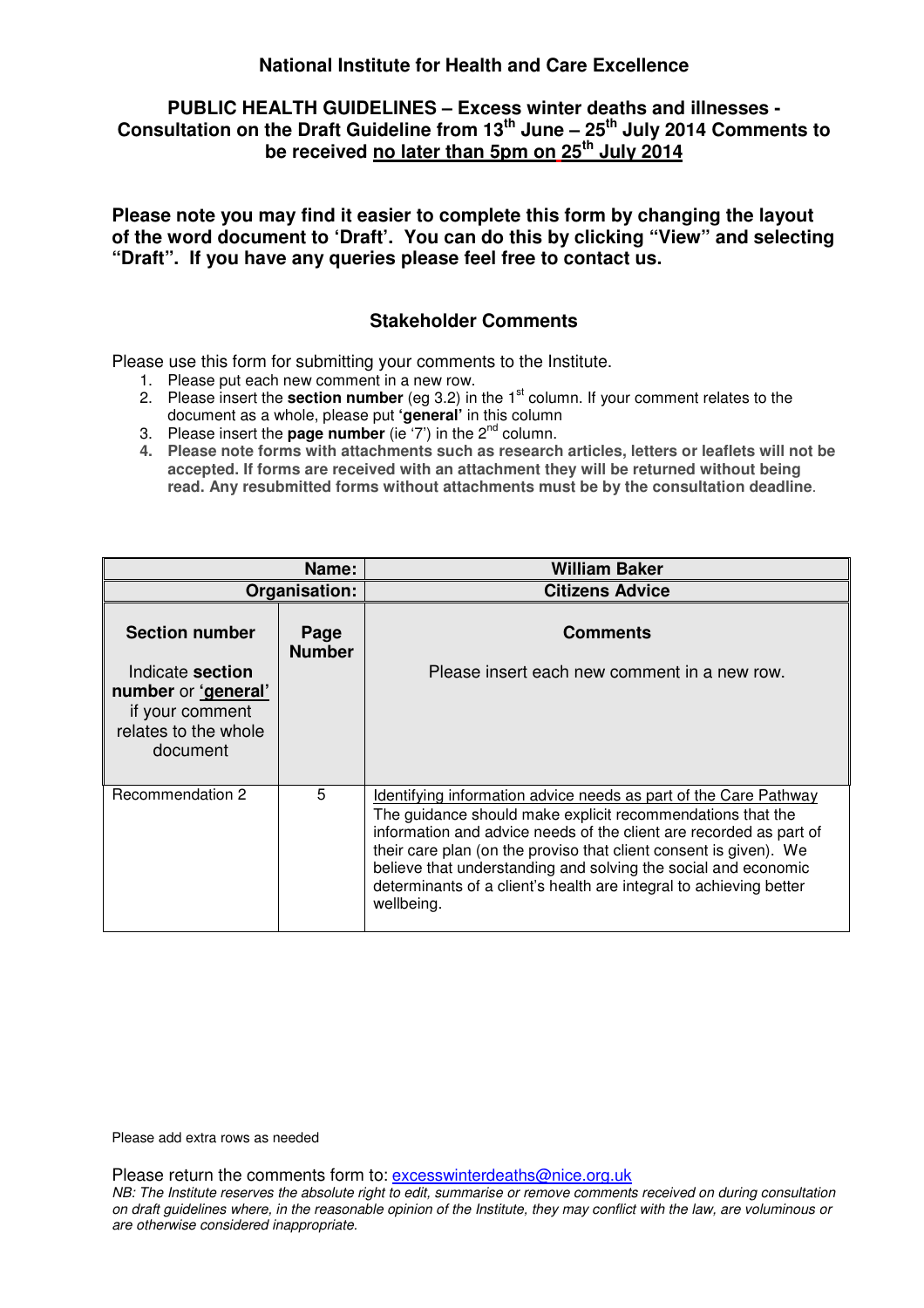# **PUBLIC HEALTH GUIDELINES – Excess winter deaths and illnesses - Consultation on the Draft Guideline from 13th June – 25th July 2014 Comments to be received no later than 5pm on 25th July 2014**

**Please note you may find it easier to complete this form by changing the layout of the word document to 'Draft'. You can do this by clicking "View" and selecting "Draft". If you have any queries please feel free to contact us.** 

## **Stakeholder Comments**

Please use this form for submitting your comments to the Institute.

- 1. Please put each new comment in a new row.
- 2. Please insert the **section number** (eg 3.2) in the 1st column. If your comment relates to the document as a whole, please put **'general'** in this column
- 3. Please insert the **page number** (ie  $(7')$  in the  $2^{nd}$  column.
- **4. Please note forms with attachments such as research articles, letters or leaflets will not be accepted. If forms are received with an attachment they will be returned without being read. Any resubmitted forms without attachments must be by the consultation deadline**.

|                                                                                                | Name:                 | <b>William Baker</b>                                                                                                                                                                                                                                                                                                                                                                                                                                                                                                                                                                                                                                                                                        |
|------------------------------------------------------------------------------------------------|-----------------------|-------------------------------------------------------------------------------------------------------------------------------------------------------------------------------------------------------------------------------------------------------------------------------------------------------------------------------------------------------------------------------------------------------------------------------------------------------------------------------------------------------------------------------------------------------------------------------------------------------------------------------------------------------------------------------------------------------------|
|                                                                                                | Organisation:         | <b>Citizens Advice</b>                                                                                                                                                                                                                                                                                                                                                                                                                                                                                                                                                                                                                                                                                      |
| <b>Section number</b>                                                                          | Page<br><b>Number</b> | <b>Comments</b>                                                                                                                                                                                                                                                                                                                                                                                                                                                                                                                                                                                                                                                                                             |
| Indicate section<br>number or 'general'<br>if your comment<br>relates to the whole<br>document |                       | Please insert each new comment in a new row.                                                                                                                                                                                                                                                                                                                                                                                                                                                                                                                                                                                                                                                                |
| Recommendation 3                                                                               | 6                     | Setting up a new referral and co-ordination service<br>We have concerns about setting up a new referral and co-ordination<br>service that does not take account of the existing mechanisms for<br>identifying, assessing and signposting client needs at point of<br>access. For example, Citizens Advice Bureau has a national triage<br>needs assessment process called "gateway". Clients accessing<br>CAB services at the first point of access, whether online, face to<br>face or via telephone are gateway assessed to understand and<br>triage their needs affectively. Clients are signposted to the<br>appropriate information, services and face to face appointments are<br>booked as required. |

Please add extra rows as needed

Please return the comments form to: excesswinterdeaths@nice.org.uk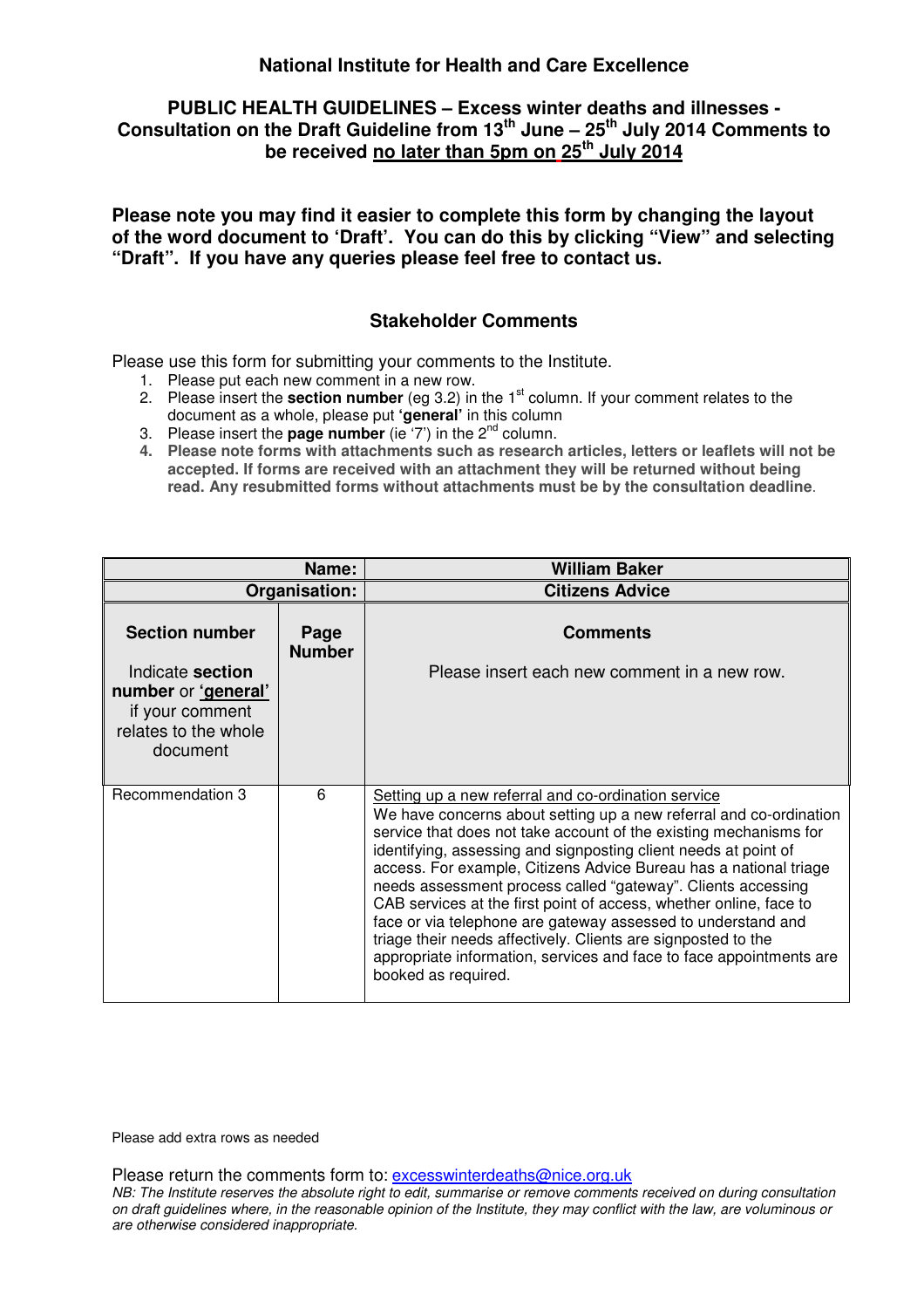# **PUBLIC HEALTH GUIDELINES – Excess winter deaths and illnesses - Consultation on the Draft Guideline from 13th June – 25th July 2014 Comments to be received no later than 5pm on 25th July 2014**

**Please note you may find it easier to complete this form by changing the layout of the word document to 'Draft'. You can do this by clicking "View" and selecting "Draft". If you have any queries please feel free to contact us.** 

### **Stakeholder Comments**

Please use this form for submitting your comments to the Institute.

- 1. Please put each new comment in a new row.
- 2. Please insert the **section number** (eq 3.2) in the 1<sup>st</sup> column. If your comment relates to the document as a whole, please put **'general'** in this column
- 3. Please insert the **page number** (ie  $(7')$  in the  $2^{nd}$  column.
- **4. Please note forms with attachments such as research articles, letters or leaflets will not be accepted. If forms are received with an attachment they will be returned without being read. Any resubmitted forms without attachments must be by the consultation deadline**.

|                                                                                                | Name:                 | <b>William Baker</b>                                                                                                                                                                                                                                                                                                                                                                                                                                                                                                                                                                                                                                                      |
|------------------------------------------------------------------------------------------------|-----------------------|---------------------------------------------------------------------------------------------------------------------------------------------------------------------------------------------------------------------------------------------------------------------------------------------------------------------------------------------------------------------------------------------------------------------------------------------------------------------------------------------------------------------------------------------------------------------------------------------------------------------------------------------------------------------------|
|                                                                                                | Organisation:         | <b>Citizens Advice</b>                                                                                                                                                                                                                                                                                                                                                                                                                                                                                                                                                                                                                                                    |
| <b>Section number</b>                                                                          | Page<br><b>Number</b> | <b>Comments</b>                                                                                                                                                                                                                                                                                                                                                                                                                                                                                                                                                                                                                                                           |
| Indicate section<br>number or 'general'<br>if your comment<br>relates to the whole<br>document |                       | Please insert each new comment in a new row.                                                                                                                                                                                                                                                                                                                                                                                                                                                                                                                                                                                                                              |
| Recommendation 3                                                                               | 6                     | Local coordination of advice services<br>A key feature of the government Advice Services Transition Fund<br>(ASTF), which ends in March 2015, is its bringing together of key<br>advice partners locally. Building effectively partnerships, referral<br>mechanisms and crucially, triage assessments (with gateway at the<br>heart of the design) has been a key feature of ASTF. Whilst we<br>welcome this guidance, we'd recommend that H&WBs are required<br>to review existing triage and referral mechanisms, and where<br>possible, take existing local mechanisms into account, to ensure a<br>lack of duplication in organising and delivering this new service. |

Please add extra rows as needed

Please return the comments form to: excesswinterdeaths@nice.org.uk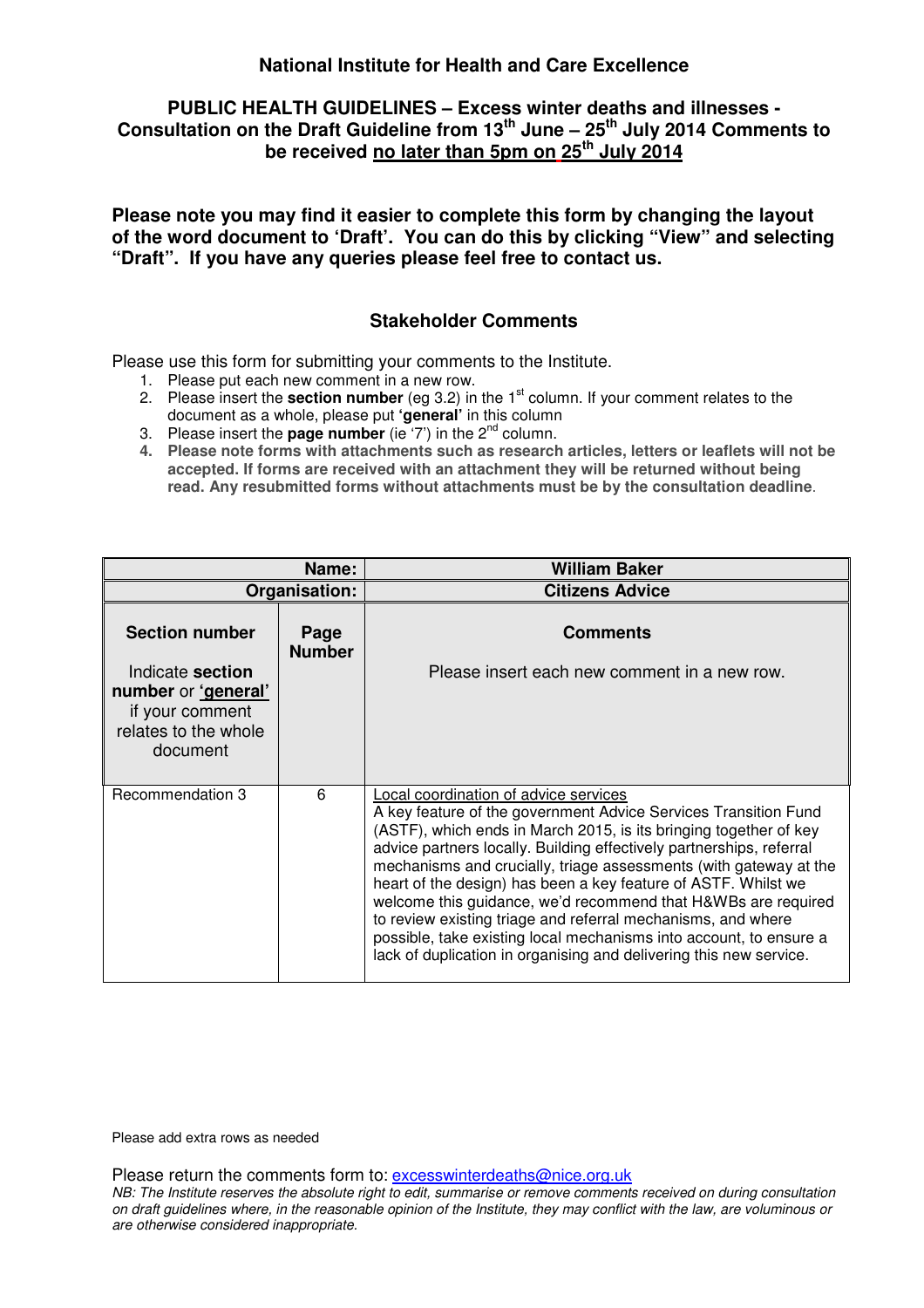### **PUBLIC HEALTH GUIDELINES – Excess winter deaths and illnesses - Consultation on the Draft Guideline from 13th June – 25th July 2014 Comments to be received no later than 5pm on 25th July 2014**

**Please note you may find it easier to complete this form by changing the layout of the word document to 'Draft'. You can do this by clicking "View" and selecting "Draft". If you have any queries please feel free to contact us.** 

### **Stakeholder Comments**

Please use this form for submitting your comments to the Institute.

- 1. Please put each new comment in a new row.
- 2. Please insert the **section number** (eq 3.2) in the 1<sup>st</sup> column. If your comment relates to the document as a whole, please put **'general'** in this column
- 3. Please insert the **page number** (ie  $(7')$  in the  $2^{nd}$  column.
- **4. Please note forms with attachments such as research articles, letters or leaflets will not be accepted. If forms are received with an attachment they will be returned without being read. Any resubmitted forms without attachments must be by the consultation deadline**.

|                                                                                                | Name:                 | <b>William Baker</b>                                                                                                                                                                                                                                                                                                                                                                                                                                                                          |
|------------------------------------------------------------------------------------------------|-----------------------|-----------------------------------------------------------------------------------------------------------------------------------------------------------------------------------------------------------------------------------------------------------------------------------------------------------------------------------------------------------------------------------------------------------------------------------------------------------------------------------------------|
|                                                                                                | Organisation:         | <b>Citizens Advice</b>                                                                                                                                                                                                                                                                                                                                                                                                                                                                        |
| <b>Section number</b>                                                                          | Page<br><b>Number</b> | <b>Comments</b>                                                                                                                                                                                                                                                                                                                                                                                                                                                                               |
| Indicate section<br>number or 'general'<br>if your comment<br>relates to the whole<br>document |                       | Please insert each new comment in a new row.                                                                                                                                                                                                                                                                                                                                                                                                                                                  |
| Recommendation 4                                                                               | $\overline{7}$        | Use of existing data<br>There are currently large variations in the availability and strategic<br>use of local data. The guidance should encourage H&WBs to work<br>together in developing best practice on data use.<br>There should also be national guidelines to H&WBs on the sharing<br>and use of datasets and national free provision of key datasets,<br>such as local Energy Performance Certificate data (local authorities<br>currently have to buy this at considerable expense). |
| Recommendation 5                                                                               | $\overline{7}$        | Provide guidance on visual clues<br>Professionals that carry out assessments in the home should<br>receive training/guidance on visual clues that prompts them to<br>identify and refer households at risk.                                                                                                                                                                                                                                                                                   |

Please add extra rows as needed

Please return the comments form to: excesswinterdeaths@nice.org.uk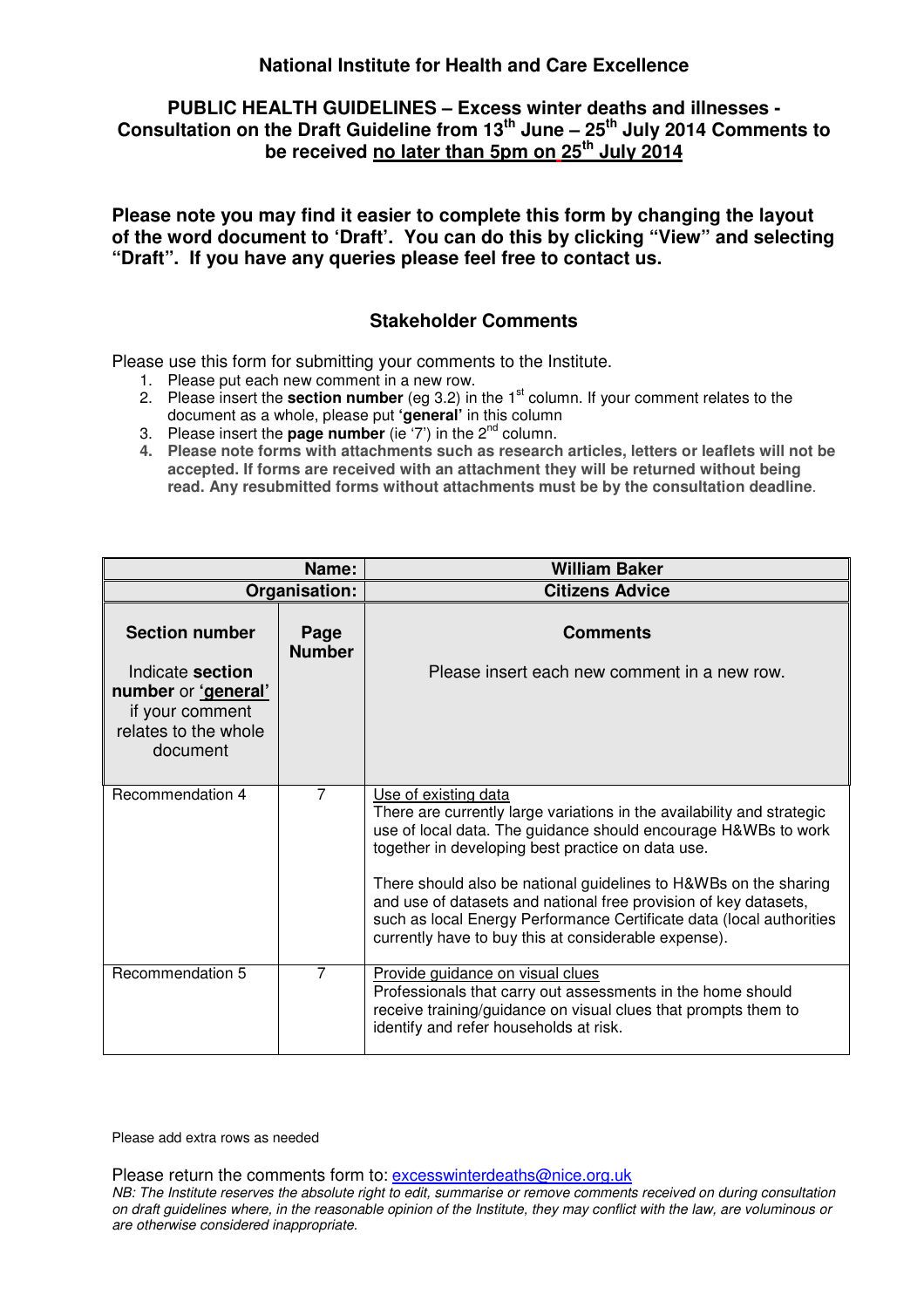### **PUBLIC HEALTH GUIDELINES – Excess winter deaths and illnesses - Consultation on the Draft Guideline from 13th June – 25th July 2014 Comments to be received no later than 5pm on 25th July 2014**

**Please note you may find it easier to complete this form by changing the layout of the word document to 'Draft'. You can do this by clicking "View" and selecting "Draft". If you have any queries please feel free to contact us.** 

### **Stakeholder Comments**

Please use this form for submitting your comments to the Institute.

- 1. Please put each new comment in a new row.
- 2. Please insert the **section number** (eq 3.2) in the 1<sup>st</sup> column. If your comment relates to the document as a whole, please put **'general'** in this column
- 3. Please insert the **page number** (ie  $(7')$  in the  $2^{nd}$  column.
- **4. Please note forms with attachments such as research articles, letters or leaflets will not be accepted. If forms are received with an attachment they will be returned without being read. Any resubmitted forms without attachments must be by the consultation deadline**.

|                                                                                                | Name:                 | <b>William Baker</b>                                                                                                                                                                                                                                                                                                                                                                               |
|------------------------------------------------------------------------------------------------|-----------------------|----------------------------------------------------------------------------------------------------------------------------------------------------------------------------------------------------------------------------------------------------------------------------------------------------------------------------------------------------------------------------------------------------|
|                                                                                                | Organisation:         | <b>Citizens Advice</b>                                                                                                                                                                                                                                                                                                                                                                             |
| <b>Section number</b>                                                                          | Page<br><b>Number</b> | <b>Comments</b>                                                                                                                                                                                                                                                                                                                                                                                    |
| Indicate section<br>number or 'general'<br>if your comment<br>relates to the whole<br>document |                       | Please insert each new comment in a new row.                                                                                                                                                                                                                                                                                                                                                       |
| Recommendation 5                                                                               | $\overline{7}$        | 'Vulnerable' people<br>The guidance should make clear that health and social care<br>professionals should also identify people who are potentially<br>vulnerable to cold-related ill health and take preventative action<br>wherever possible. It is also important that professionals should<br>recognise that vulnerability is a fluid condition – people move into<br>and out of vulnerability. |
| Recommendation 5                                                                               | $\overline{7}$        | <b>Emergency help</b><br>Some people may need emergency support and help, for example<br>when boilers have broken down or when they have no money to<br>keep prepayment meters in credit. The guidance should highlight<br>the importance of making sure there is emergency and contingency<br>provision.                                                                                          |

Please add extra rows as needed

Please return the comments form to: excesswinterdeaths@nice.org.uk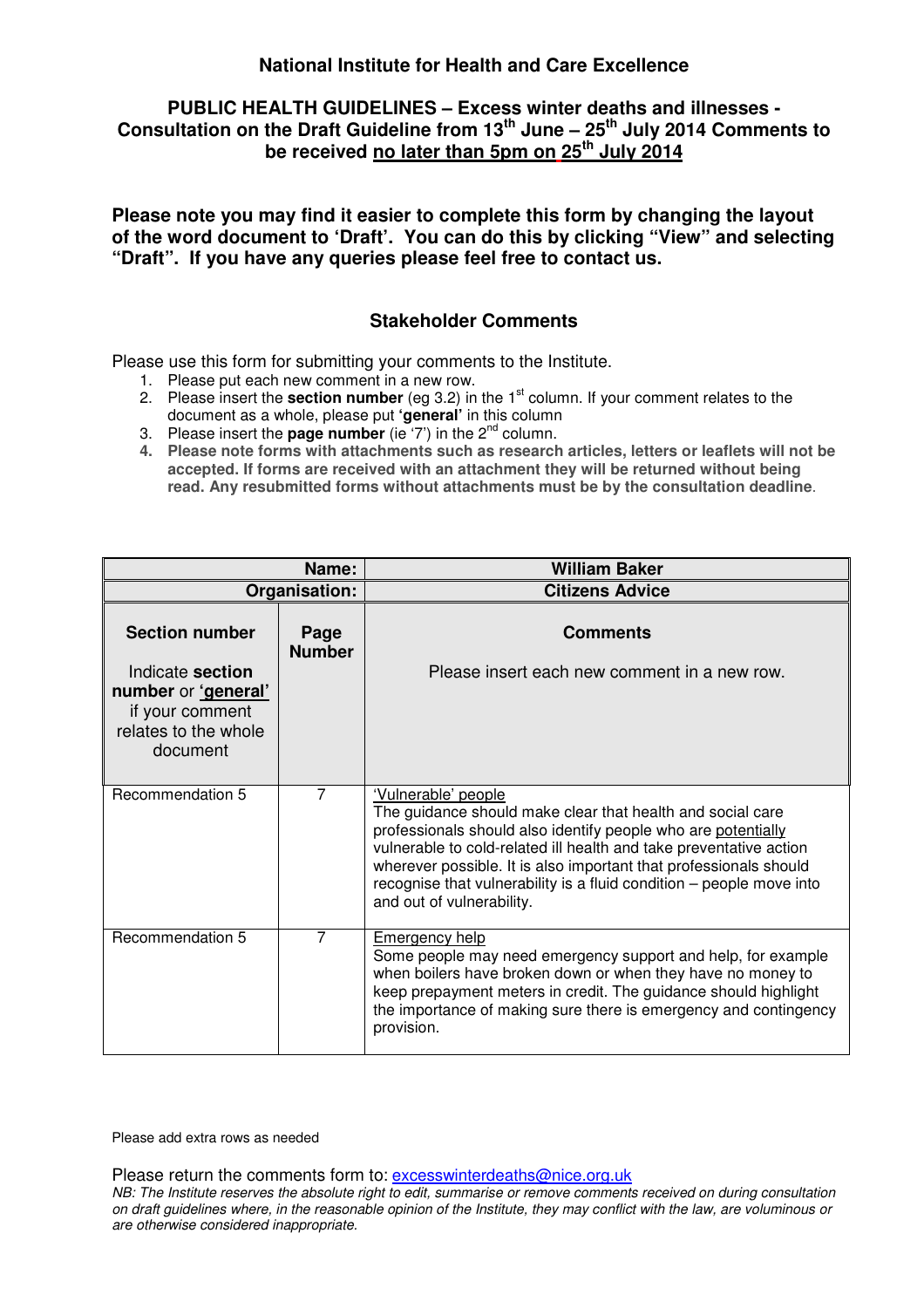### **PUBLIC HEALTH GUIDELINES – Excess winter deaths and illnesses - Consultation on the Draft Guideline from 13th June – 25th July 2014 Comments to be received no later than 5pm on 25th July 2014**

**Please note you may find it easier to complete this form by changing the layout of the word document to 'Draft'. You can do this by clicking "View" and selecting "Draft". If you have any queries please feel free to contact us.** 

### **Stakeholder Comments**

Please use this form for submitting your comments to the Institute.

- 1. Please put each new comment in a new row.
- 2. Please insert the **section number** (eg 3.2) in the 1st column. If your comment relates to the document as a whole, please put **'general'** in this column
- 3. Please insert the **page number** (ie  $(7')$  in the  $2^{nd}$  column.
- **4. Please note forms with attachments such as research articles, letters or leaflets will not be accepted. If forms are received with an attachment they will be returned without being read. Any resubmitted forms without attachments must be by the consultation deadline**.

|                                                                                                | Name:                 | <b>William Baker</b>                                                                                                                                                                                                                                                                  |
|------------------------------------------------------------------------------------------------|-----------------------|---------------------------------------------------------------------------------------------------------------------------------------------------------------------------------------------------------------------------------------------------------------------------------------|
|                                                                                                | Organisation:         | <b>Citizens Advice</b>                                                                                                                                                                                                                                                                |
| <b>Section number</b>                                                                          | Page<br><b>Number</b> | <b>Comments</b>                                                                                                                                                                                                                                                                       |
| Indicate section<br>number or 'general'<br>if your comment<br>relates to the whole<br>document |                       | Please insert each new comment in a new row.                                                                                                                                                                                                                                          |
| Recommendation 5                                                                               | 7                     | Case studies<br>We suggest the guidance includes case studies of poor housing<br>conditions, their impact on occupants' health and how affordable<br>warmth interventions have helped people with specific medical<br>conditions. Examples of CAB advice initiatives are given below: |

Please add extra rows as needed

Please return the comments form to: excesswinterdeaths@nice.org.uk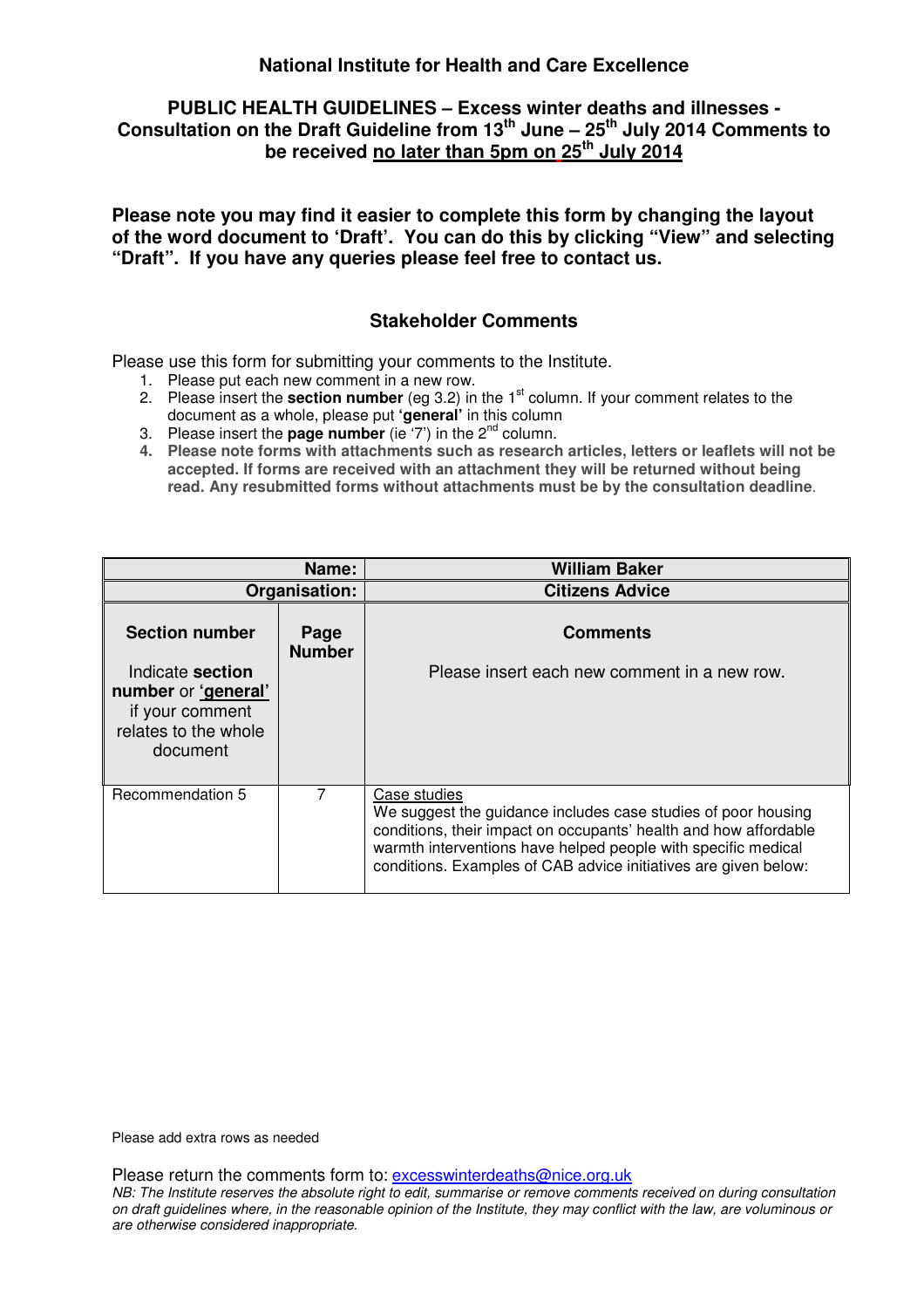# **PUBLIC HEALTH GUIDELINES – Excess winter deaths and illnesses - Consultation on the Draft Guideline from 13th June – 25th July 2014 Comments to be received no later than 5pm on 25th July 2014**

**Please note you may find it easier to complete this form by changing the layout of the word document to 'Draft'. You can do this by clicking "View" and selecting "Draft". If you have any queries please feel free to contact us.** 

### **Stakeholder Comments**

Please use this form for submitting your comments to the Institute.

- 1. Please put each new comment in a new row.
- 2. Please insert the **section number** (eg 3.2) in the 1<sup>st</sup> column. If your comment relates to the document as a whole, please put **'general'** in this column
- 3. Please insert the **page number** (ie  $(7')$  in the  $2^{nd}$  column.
- **4. Please note forms with attachments such as research articles, letters or leaflets will not be accepted. If forms are received with an attachment they will be returned without being read. Any resubmitted forms without attachments must be by the consultation deadline**.

|                                                                                                | Name:                 | <b>William Baker</b>                                                                                                                                                                                                                                                                                                                                                                                                                                                                                                                                                                                                                                                                                                                                                                                                                                                                                                                                                                                                                                   |
|------------------------------------------------------------------------------------------------|-----------------------|--------------------------------------------------------------------------------------------------------------------------------------------------------------------------------------------------------------------------------------------------------------------------------------------------------------------------------------------------------------------------------------------------------------------------------------------------------------------------------------------------------------------------------------------------------------------------------------------------------------------------------------------------------------------------------------------------------------------------------------------------------------------------------------------------------------------------------------------------------------------------------------------------------------------------------------------------------------------------------------------------------------------------------------------------------|
|                                                                                                | Organisation:         | <b>Citizens Advice</b>                                                                                                                                                                                                                                                                                                                                                                                                                                                                                                                                                                                                                                                                                                                                                                                                                                                                                                                                                                                                                                 |
| <b>Section number</b>                                                                          | Page<br><b>Number</b> | <b>Comments</b>                                                                                                                                                                                                                                                                                                                                                                                                                                                                                                                                                                                                                                                                                                                                                                                                                                                                                                                                                                                                                                        |
| Indicate section<br>number or 'general'<br>if your comment<br>relates to the whole<br>document |                       | Please insert each new comment in a new row.                                                                                                                                                                                                                                                                                                                                                                                                                                                                                                                                                                                                                                                                                                                                                                                                                                                                                                                                                                                                           |
| Recommendation 5                                                                               | $\overline{7}$        | Tendring Citizens Advice Bureau "ReachOut"<br>Tendring ReachOut project helps people receive advice and<br>assistance in deprived areas. ReachOut provides advice and<br>support by knocking on doors, meeting people in the street and at<br>local community venues. It offers support on a range of issues,<br>such as finance, employment, housing, training opportunities and<br>accessing services. The project seeks to address the wider<br>determinants of health, such as low income, poor housing, low<br>education, training or employment opportunities. ReachOut is a<br>partnership with the local Citizens Advice Bureau, North East Essex<br>NHS, Essex County Council, and the Inbiuteraction Partnership.<br>Tendring Citizens Advice Bureau "Winter Warmers" Pop Up Shop<br>The bureau has also worked in partnership with the local authority<br>to host a seasonal "pop-up" shop which enables the community to<br>donate clothes, blankets and other goods which are distributed to<br>residents vulnerable to the cold weather. |

Please add extra rows as needed

Please return the comments form to: excesswinterdeaths@nice.org.uk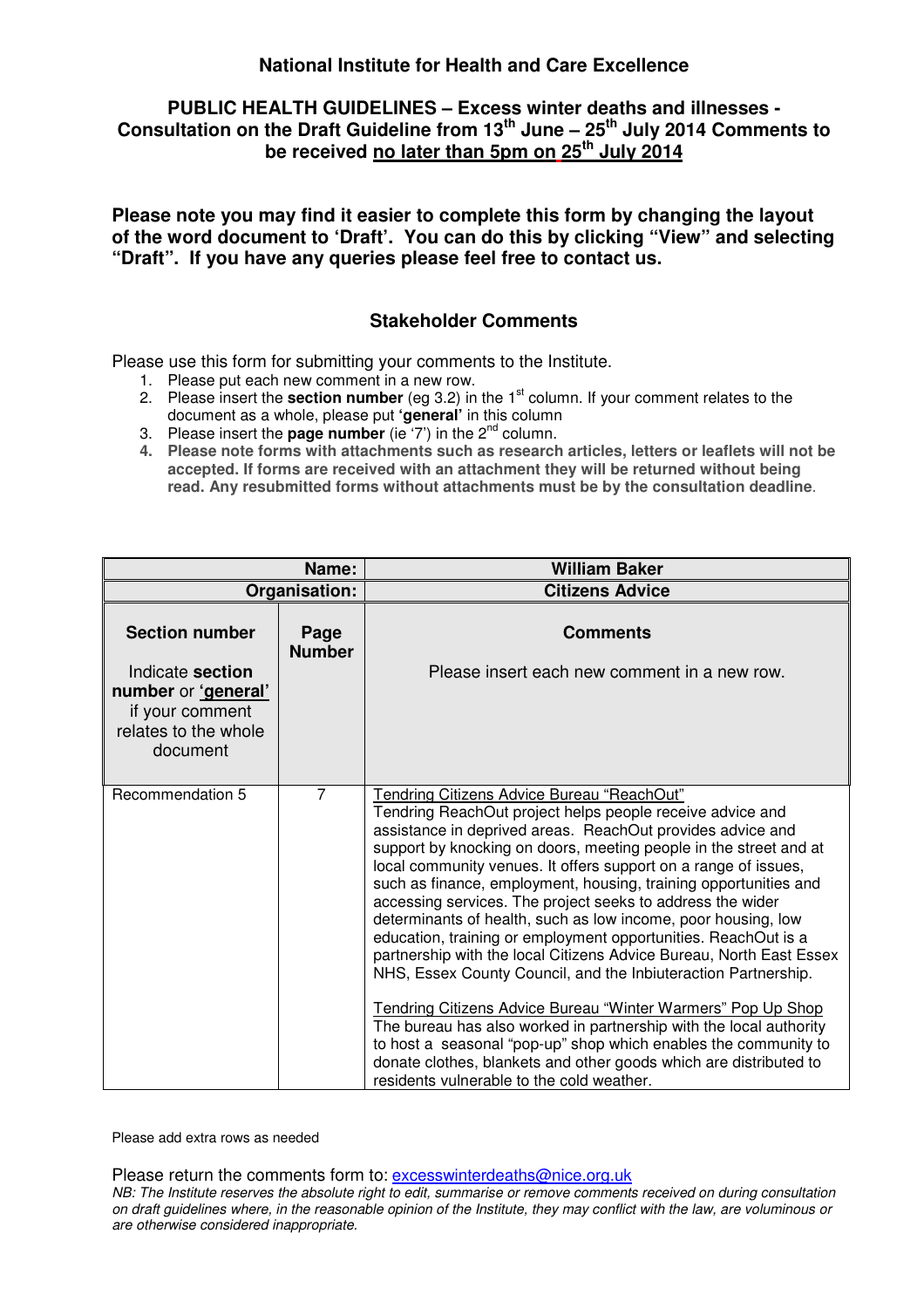### **PUBLIC HEALTH GUIDELINES – Excess winter deaths and illnesses - Consultation on the Draft Guideline from 13th June – 25th July 2014 Comments to be received no later than 5pm on 25th July 2014**

**Please note you may find it easier to complete this form by changing the layout of the word document to 'Draft'. You can do this by clicking "View" and selecting "Draft". If you have any queries please feel free to contact us.** 

### **Stakeholder Comments**

Please use this form for submitting your comments to the Institute.

- 1. Please put each new comment in a new row.
- 2. Please insert the **section number** (eg 3.2) in the 1<sup>st</sup> column. If your comment relates to the document as a whole, please put **'general'** in this column
- 3. Please insert the **page number** (ie  $(7')$  in the  $2^{nd}$  column.
- **4. Please note forms with attachments such as research articles, letters or leaflets will not be accepted. If forms are received with an attachment they will be returned without being read. Any resubmitted forms without attachments must be by the consultation deadline**.

|                                                                                                | Name:                 | <b>William Baker</b>                                                                                                                                                                                                                                                                                                                                                                                                                                                                                                                                                                                                                                                                                                                                                                                                                                                                                                                                                                                                                                                                                                                   |
|------------------------------------------------------------------------------------------------|-----------------------|----------------------------------------------------------------------------------------------------------------------------------------------------------------------------------------------------------------------------------------------------------------------------------------------------------------------------------------------------------------------------------------------------------------------------------------------------------------------------------------------------------------------------------------------------------------------------------------------------------------------------------------------------------------------------------------------------------------------------------------------------------------------------------------------------------------------------------------------------------------------------------------------------------------------------------------------------------------------------------------------------------------------------------------------------------------------------------------------------------------------------------------|
|                                                                                                | Organisation:         | <b>Citizens Advice</b>                                                                                                                                                                                                                                                                                                                                                                                                                                                                                                                                                                                                                                                                                                                                                                                                                                                                                                                                                                                                                                                                                                                 |
| <b>Section number</b>                                                                          | Page<br><b>Number</b> | <b>Comments</b>                                                                                                                                                                                                                                                                                                                                                                                                                                                                                                                                                                                                                                                                                                                                                                                                                                                                                                                                                                                                                                                                                                                        |
| Indicate section<br>number or 'general'<br>if your comment<br>relates to the whole<br>document |                       | Please insert each new comment in a new row.                                                                                                                                                                                                                                                                                                                                                                                                                                                                                                                                                                                                                                                                                                                                                                                                                                                                                                                                                                                                                                                                                           |
|                                                                                                |                       | Walsall CAB - supporting older people service<br>Walsall CAB provides a holistic generalist information and advice<br>services to vulnerable clients over the age of 50 and their family<br>and carers. This includes advice on welfare benefits and tax credits,<br>debt, housing and employment, help with form filling, negotiation<br>with third parties and assistance with reviews and appeals.<br>Clients identified by social care, health and VCS professionals are<br>invited to participate in a telephone appointment with the CAB. An<br>initial gateway assessment of the client's needs is carried out to<br>understand the client's background and personal circumstances<br>(including income). Following this assessment, the bureau will<br>action the client's case, for example; ordering correct forms to their<br>home, making referrals to partner organising or requesting further<br>information ahead of an appointment to support a benefit<br>application or preparing to accompany the client to a tribunal or<br>court hearing. The bureau also provides an appointment based<br>home-visiting service. |

Please add extra rows as needed

Please return the comments form to: excesswinterdeaths@nice.org.uk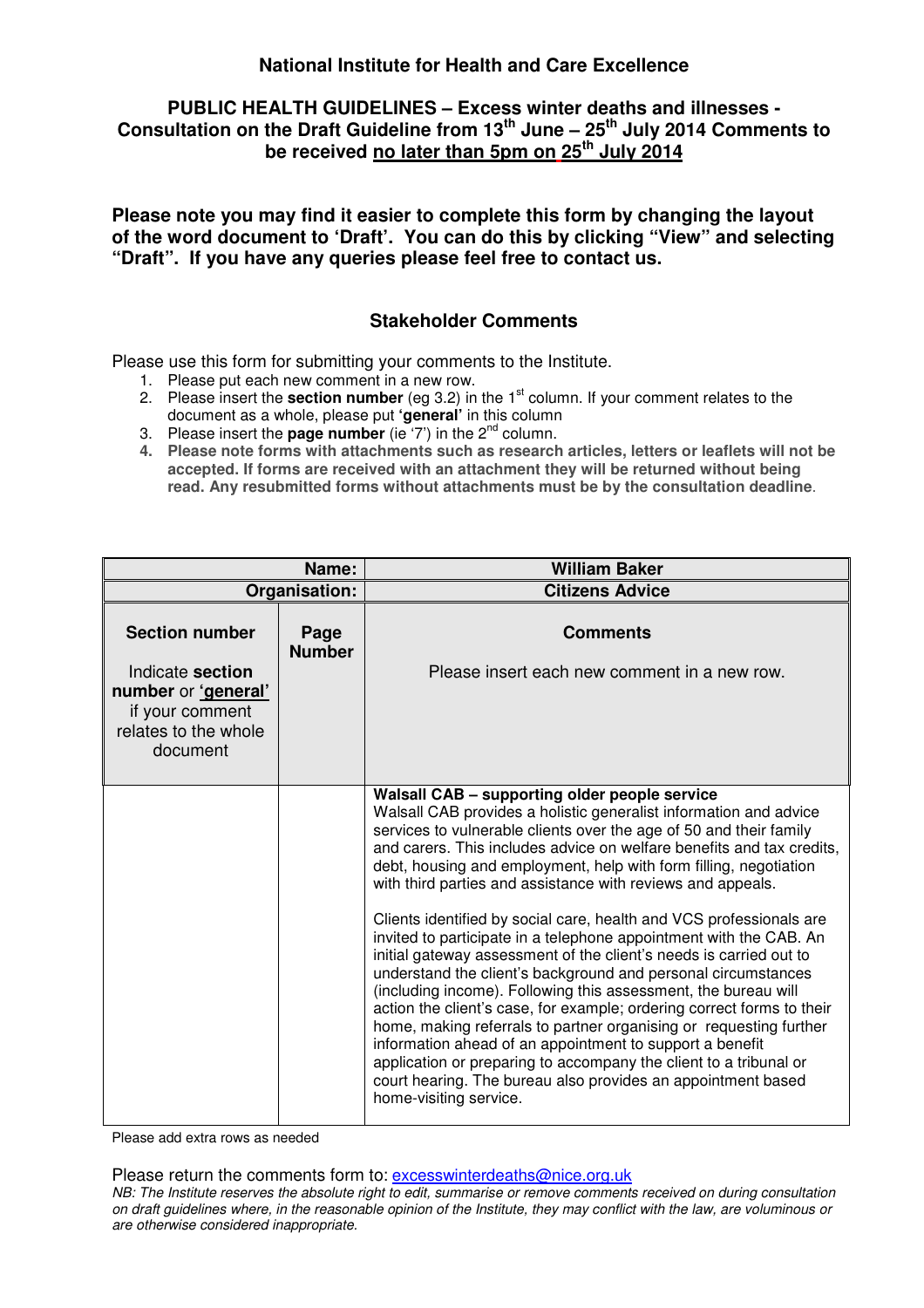### **PUBLIC HEALTH GUIDELINES – Excess winter deaths and illnesses - Consultation on the Draft Guideline from 13th June – 25th July 2014 Comments to be received no later than 5pm on 25th July 2014**

**Please note you may find it easier to complete this form by changing the layout of the word document to 'Draft'. You can do this by clicking "View" and selecting "Draft". If you have any queries please feel free to contact us.** 

### **Stakeholder Comments**

Please use this form for submitting your comments to the Institute.

- 1. Please put each new comment in a new row.
- 2. Please insert the **section number** (eq 3.2) in the 1<sup>st</sup> column. If your comment relates to the document as a whole, please put **'general'** in this column
- 3. Please insert the **page number** (ie  $(7')$  in the  $2^{nd}$  column.
- **4. Please note forms with attachments such as research articles, letters or leaflets will not be accepted. If forms are received with an attachment they will be returned without being read. Any resubmitted forms without attachments must be by the consultation deadline**.

|                                                                                                | Name:                 | <b>William Baker</b>                                                                                                                                                                                                                                                                                                                                                                                                                                                                                                                                                                          |
|------------------------------------------------------------------------------------------------|-----------------------|-----------------------------------------------------------------------------------------------------------------------------------------------------------------------------------------------------------------------------------------------------------------------------------------------------------------------------------------------------------------------------------------------------------------------------------------------------------------------------------------------------------------------------------------------------------------------------------------------|
|                                                                                                | Organisation:         | <b>Citizens Advice</b>                                                                                                                                                                                                                                                                                                                                                                                                                                                                                                                                                                        |
| <b>Section number</b>                                                                          | Page<br><b>Number</b> | <b>Comments</b>                                                                                                                                                                                                                                                                                                                                                                                                                                                                                                                                                                               |
| Indicate section<br>number or 'general'<br>if your comment<br>relates to the whole<br>document |                       | Please insert each new comment in a new row.                                                                                                                                                                                                                                                                                                                                                                                                                                                                                                                                                  |
| Recommendation 7                                                                               | 9                     | Preventing self-disconnection by prepayment meter consumers<br>Citizens Advice is about to publish new research on self-<br>disconnection from prepayment meters, with recommendations for<br>improving policy. The guidance should make sure H&WBs, health<br>and social care workers and other relevant local service providers<br>are aware of a range of potential options to maintain fuel supply and<br>improve services to prepayment meter consumers.                                                                                                                                 |
|                                                                                                |                       | New services are available that can help prevent self-disconnection<br>from prepayment meters caused in error. These include:<br>Friendly credit for gas and electricity to minimise inconvenience,<br>$\bullet$<br>e.g. a non-disconnect period for outside standard shop opening<br>hours so, even if all the energy credit is used, the supply will<br>continue until the start of normal working hours on the next day<br>Free low credit alerts e.g. texts to mobile phones, or an alarm<br>$\bullet$<br>on the smart energy display to warn the customer when they<br>are low on credit |

Please add extra rows as needed

Please return the comments form to: excesswinterdeaths@nice.org.uk NB: The Institute reserves the absolute right to edit, summarise or remove comments received on during consultation on draft guidelines where, in the reasonable opinion of the Institute, they may conflict with the law, are voluminous or are otherwise considered inappropriate.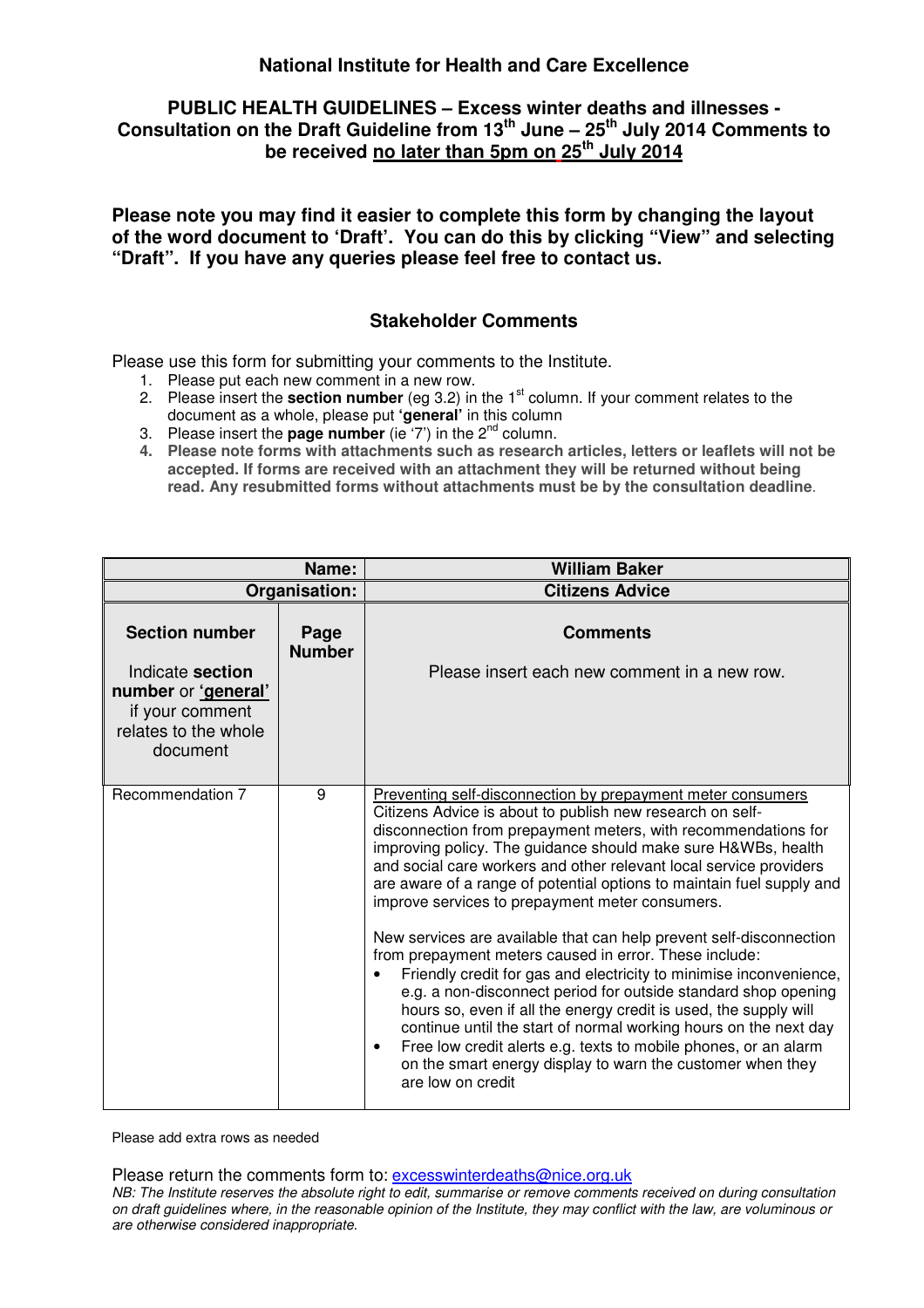# **PUBLIC HEALTH GUIDELINES – Excess winter deaths and illnesses - Consultation on the Draft Guideline from 13th June – 25th July 2014 Comments to be received no later than 5pm on 25th July 2014**

**Please note you may find it easier to complete this form by changing the layout of the word document to 'Draft'. You can do this by clicking "View" and selecting "Draft". If you have any queries please feel free to contact us.** 

### **Stakeholder Comments**

Please use this form for submitting your comments to the Institute.

- 1. Please put each new comment in a new row.
- 2. Please insert the **section number** (eg 3.2) in the 1<sup>st</sup> column. If your comment relates to the document as a whole, please put **'general'** in this column
- 3. Please insert the **page number** (ie  $(7')$  in the  $2^{nd}$  column.
- **4. Please note forms with attachments such as research articles, letters or leaflets will not be accepted. If forms are received with an attachment they will be returned without being read. Any resubmitted forms without attachments must be by the consultation deadline**.

| Name:                                                                                          |                       | <b>William Baker</b>                                                                                                                                                                                                                                                                                                                                                                                                                                                                                                         |
|------------------------------------------------------------------------------------------------|-----------------------|------------------------------------------------------------------------------------------------------------------------------------------------------------------------------------------------------------------------------------------------------------------------------------------------------------------------------------------------------------------------------------------------------------------------------------------------------------------------------------------------------------------------------|
| Organisation:                                                                                  |                       | <b>Citizens Advice</b>                                                                                                                                                                                                                                                                                                                                                                                                                                                                                                       |
| <b>Section number</b>                                                                          | Page<br><b>Number</b> | <b>Comments</b>                                                                                                                                                                                                                                                                                                                                                                                                                                                                                                              |
| Indicate section<br>number or 'general'<br>if your comment<br>relates to the whole<br>document |                       | Please insert each new comment in a new row.                                                                                                                                                                                                                                                                                                                                                                                                                                                                                 |
| Recommendation 7                                                                               | 9                     | Free access to real-time data for prepayment meter consumers<br>Suppliers should provide free access to near real-time (for<br>$\bullet$<br>electricity) and historic information on their energy use to help<br>them budget and become more energy efficient.<br>Real-time data should give consumers up to date account<br>$\bullet$<br>information in pounds and pence on their energy use,<br>information on any standing charges and debt repayments. This<br>includes consumers with disabilities and vulnerabilities. |
|                                                                                                |                       | Using new technology to help those most in need<br>Suppliers should innovate to help those most in need e.g.<br>introducing a lifeline of energy supply as an alternative to self-<br>disconnection and/or provision of tailored energy efficiency<br>advice.<br>Suppliers should use new technology to better identify and offer<br>$\bullet$<br>support to vulnerable customers and those that are regularly<br>self-disconnecting because they cannot afford their bills.                                                 |

Please add extra rows as needed

Please return the comments form to: excesswinterdeaths@nice.org.uk NB: The Institute reserves the absolute right to edit, summarise or remove comments received on during consultation on draft guidelines where, in the reasonable opinion of the Institute, they may conflict with the law, are voluminous or are otherwise considered inappropriate.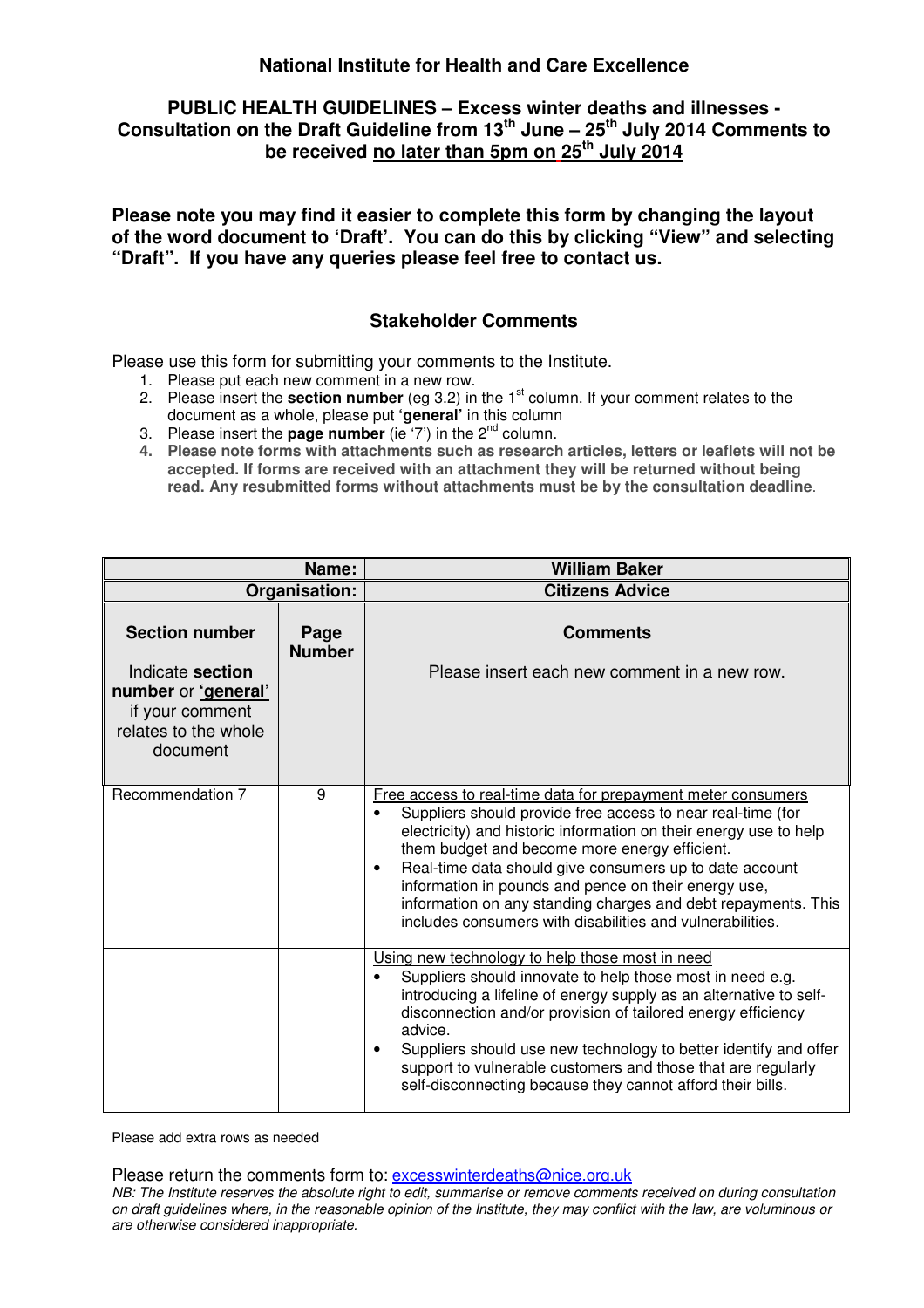### **PUBLIC HEALTH GUIDELINES – Excess winter deaths and illnesses - Consultation on the Draft Guideline from 13th June – 25th July 2014 Comments to be received no later than 5pm on 25th July 2014**

**Please note you may find it easier to complete this form by changing the layout of the word document to 'Draft'. You can do this by clicking "View" and selecting "Draft". If you have any queries please feel free to contact us.** 

### **Stakeholder Comments**

Please use this form for submitting your comments to the Institute.

- 1. Please put each new comment in a new row.
- 2. Please insert the **section number** (eq 3.2) in the 1<sup>st</sup> column. If your comment relates to the document as a whole, please put **'general'** in this column
- 3. Please insert the **page number** (ie  $(7')$  in the  $2^{nd}$  column.
- **4. Please note forms with attachments such as research articles, letters or leaflets will not be accepted. If forms are received with an attachment they will be returned without being read. Any resubmitted forms without attachments must be by the consultation deadline**.

|                                                                                                | Name:                 | <b>William Baker</b>                                                                                                                                                                                                                                                                                                                                                                                        |
|------------------------------------------------------------------------------------------------|-----------------------|-------------------------------------------------------------------------------------------------------------------------------------------------------------------------------------------------------------------------------------------------------------------------------------------------------------------------------------------------------------------------------------------------------------|
|                                                                                                | Organisation:         | <b>Citizens Advice</b>                                                                                                                                                                                                                                                                                                                                                                                      |
| <b>Section number</b>                                                                          | Page<br><b>Number</b> | <b>Comments</b>                                                                                                                                                                                                                                                                                                                                                                                             |
| Indicate section<br>number or 'general'<br>if your comment<br>relates to the whole<br>document |                       | Please insert each new comment in a new row.                                                                                                                                                                                                                                                                                                                                                                |
| Recommendation 7                                                                               | 9                     | Smart meter roll-out<br>The roll out of smart meters provides new opportunities to reduce<br>the risk of ill-health from cold homes. It is important H&WBs, health<br>and social care workers and other relevant local service providers<br>are aware of these opportunities. Citizens Advice wants to see a<br>range of protections put in place for consumers in vulnerable<br>positions.                 |
|                                                                                                |                       | Extra help scheme<br>Suppliers should deliver extra help alongside the installation of<br>smart meters to ensure people have the means to take control of<br>their heating, in response to the information provided by the smart<br>meter. Citizens Advice is proposing a range of pilots to test how this<br>help could be delivered, including proposals to install and/or set<br>basic heating controls. |

Please add extra rows as needed

Please return the comments form to: excesswinterdeaths@nice.org.uk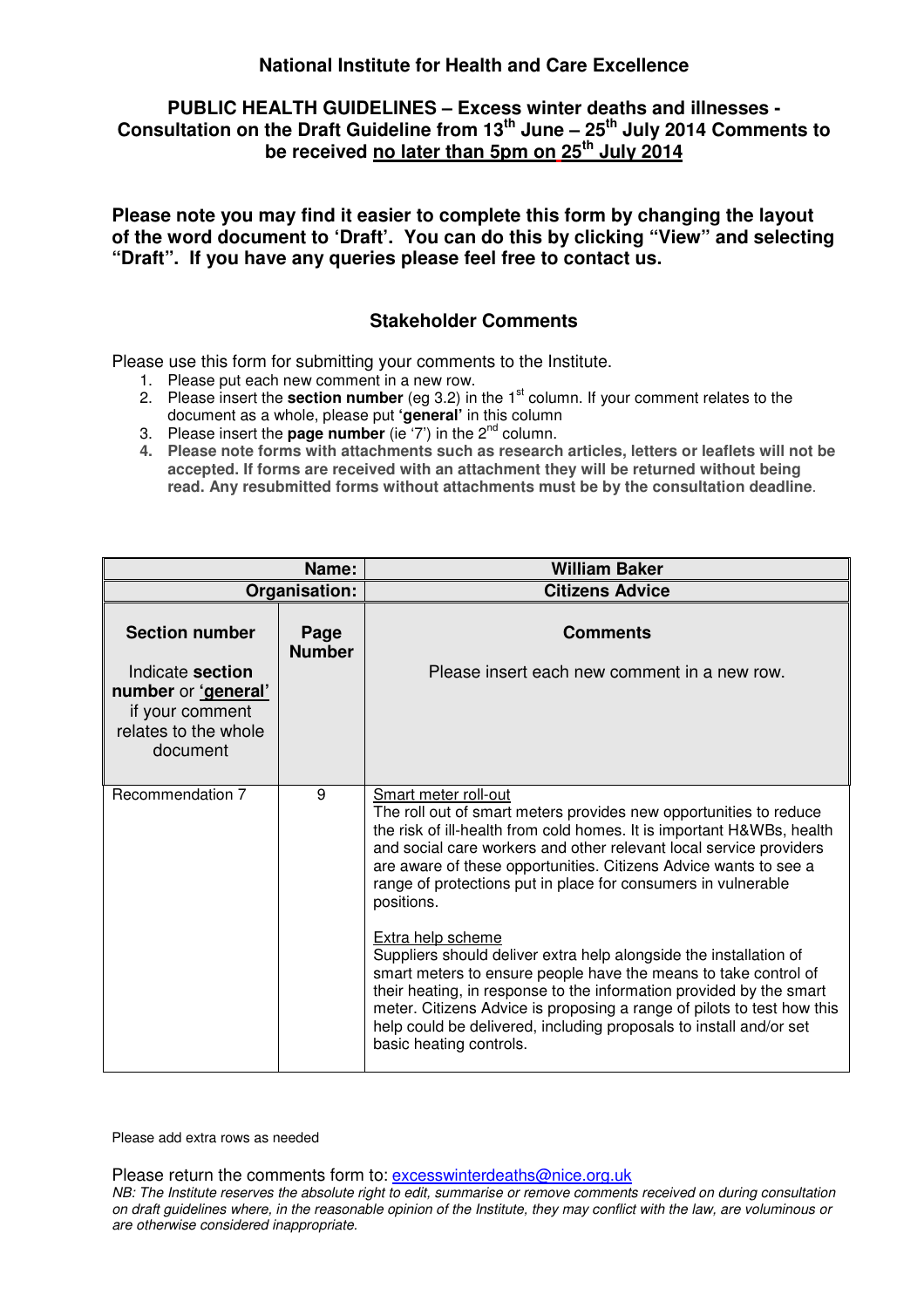# **PUBLIC HEALTH GUIDELINES – Excess winter deaths and illnesses - Consultation on the Draft Guideline from 13th June – 25th July 2014 Comments to be received no later than 5pm on 25th July 2014**

**Please note you may find it easier to complete this form by changing the layout of the word document to 'Draft'. You can do this by clicking "View" and selecting "Draft". If you have any queries please feel free to contact us.** 

### **Stakeholder Comments**

Please use this form for submitting your comments to the Institute.

- 1. Please put each new comment in a new row.
- 2. Please insert the **section number** (eg 3.2) in the 1<sup>st</sup> column. If your comment relates to the document as a whole, please put **'general'** in this column
- 3. Please insert the **page number** (ie  $(7')$  in the  $2^{nd}$  column.
- **4. Please note forms with attachments such as research articles, letters or leaflets will not be accepted. If forms are received with an attachment they will be returned without being read. Any resubmitted forms without attachments must be by the consultation deadline**.

|                                                                                                | Name:                 | <b>William Baker</b>                                                                                                                                                                                                                                                                                                                                                                                                                                                                                                                                                                                                               |
|------------------------------------------------------------------------------------------------|-----------------------|------------------------------------------------------------------------------------------------------------------------------------------------------------------------------------------------------------------------------------------------------------------------------------------------------------------------------------------------------------------------------------------------------------------------------------------------------------------------------------------------------------------------------------------------------------------------------------------------------------------------------------|
|                                                                                                | Organisation:         | <b>Citizens Advice</b>                                                                                                                                                                                                                                                                                                                                                                                                                                                                                                                                                                                                             |
| <b>Section number</b>                                                                          | Page<br><b>Number</b> | <b>Comments</b>                                                                                                                                                                                                                                                                                                                                                                                                                                                                                                                                                                                                                    |
| Indicate section<br>number or 'general'<br>if your comment<br>relates to the whole<br>document |                       | Please insert each new comment in a new row.                                                                                                                                                                                                                                                                                                                                                                                                                                                                                                                                                                                       |
|                                                                                                |                       |                                                                                                                                                                                                                                                                                                                                                                                                                                                                                                                                                                                                                                    |
| Recommendation 7                                                                               | 9                     | Use of smart meter data<br>Data from smart meters may help relatives and carers monitor the<br>activities of people in poor health, allowing people to remain in their<br>own home and maintain their independence longer than previously<br>possible. However, this level of monitoring is invasive. Such<br>monitoring should only be undertaken with the residents' direct<br>consent, interventions should follow an agreed process, the use of<br>the data must be specified, and should not be stored for longer than<br>necessary to assist the monitoring process, i.e. to enable<br>comparison and patterns of behaviour. |
| Recommendation 7                                                                               | 9                     | Heating controls<br>70 per cent of households do not have a full set of heating controls,<br>and many that do may not know how to use them effectively to<br>maintain comfortable and healthy temperatures at an affordable<br>price. Citizens Advice wants advice provided alongside the Green<br>Deal and ECO, and the smart meter rollout, to help consumers take<br>control of their heating to the benefit of their health and finances.                                                                                                                                                                                      |

Please add extra rows as needed

Please return the comments form to: excesswinterdeaths@nice.org.uk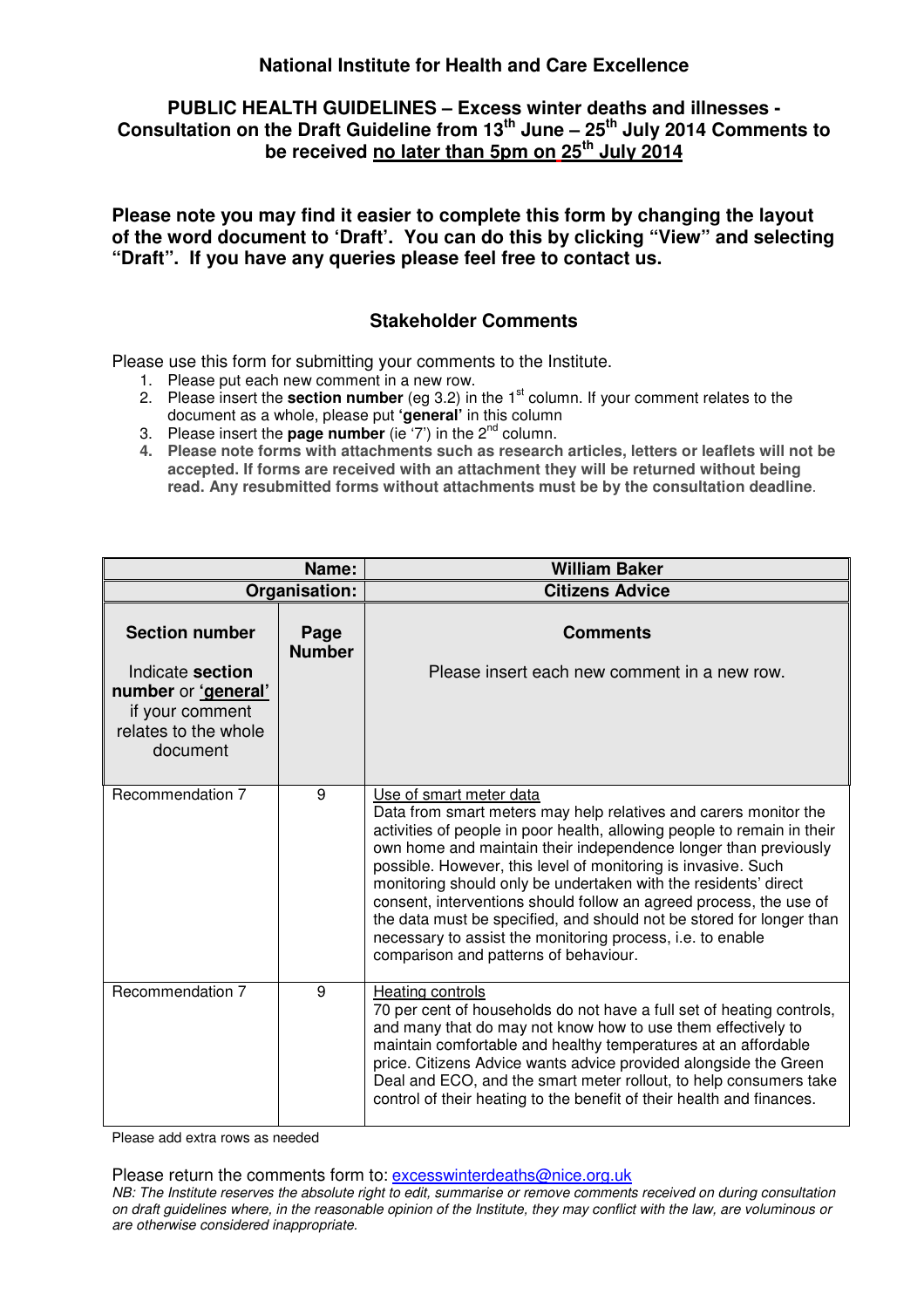### **PUBLIC HEALTH GUIDELINES – Excess winter deaths and illnesses - Consultation on the Draft Guideline from 13th June – 25th July 2014 Comments to be received no later than 5pm on 25th July 2014**

**Please note you may find it easier to complete this form by changing the layout of the word document to 'Draft'. You can do this by clicking "View" and selecting "Draft". If you have any queries please feel free to contact us.** 

### **Stakeholder Comments**

Please use this form for submitting your comments to the Institute.

- 1. Please put each new comment in a new row.
- 2. Please insert the **section number** (eg 3.2) in the 1<sup>st</sup> column. If your comment relates to the document as a whole, please put **'general'** in this column
- 3. Please insert the **page number** (ie  $(7')$  in the  $2^{nd}$  column.
- **4. Please note forms with attachments such as research articles, letters or leaflets will not be accepted. If forms are received with an attachment they will be returned without being read. Any resubmitted forms without attachments must be by the consultation deadline**.

|                                                                                                | Name:                 | <b>William Baker</b>                                                                                                                                                                                                                                                                                                                                                                                                                                                                                                                                                                                            |
|------------------------------------------------------------------------------------------------|-----------------------|-----------------------------------------------------------------------------------------------------------------------------------------------------------------------------------------------------------------------------------------------------------------------------------------------------------------------------------------------------------------------------------------------------------------------------------------------------------------------------------------------------------------------------------------------------------------------------------------------------------------|
| Organisation:                                                                                  |                       | <b>Citizens Advice</b>                                                                                                                                                                                                                                                                                                                                                                                                                                                                                                                                                                                          |
| <b>Section number</b>                                                                          | Page<br><b>Number</b> | <b>Comments</b>                                                                                                                                                                                                                                                                                                                                                                                                                                                                                                                                                                                                 |
| Indicate section<br>number or 'general'<br>if your comment<br>relates to the whole<br>document |                       | Please insert each new comment in a new row.                                                                                                                                                                                                                                                                                                                                                                                                                                                                                                                                                                    |
| Recommendation 8                                                                               | 9                     | Speedy processing of grants<br>It is important work to improve homes is carried out as quickly as<br>possible to avoid delays in discharge. There may be potential to<br>extend social housing providers 'emergency provisions' to private<br>households in vulnerable circumstances.<br>The government proposal to develop a system of 'mandated health<br>referrals' from GPs, nurses and other frontline health workers to<br>energy efficiency support for those at risk of ill-health due to cold<br>homes could play an important role in this respect (DECC, 2014,<br>Cutting the cost of keeping warm). |
| Recommendation 9<br>&10                                                                        | 10                    | Affordable warmth training<br>This training should form a core part of all relevant professionals'<br>training. It should also cover basic awareness of evidence indicating<br>cold homes such as mould growth and inadequate heating systems,<br>heating controls, insulation and ventilation.                                                                                                                                                                                                                                                                                                                 |

Please add extra rows as needed

Please return the comments form to: excesswinterdeaths@nice.org.uk